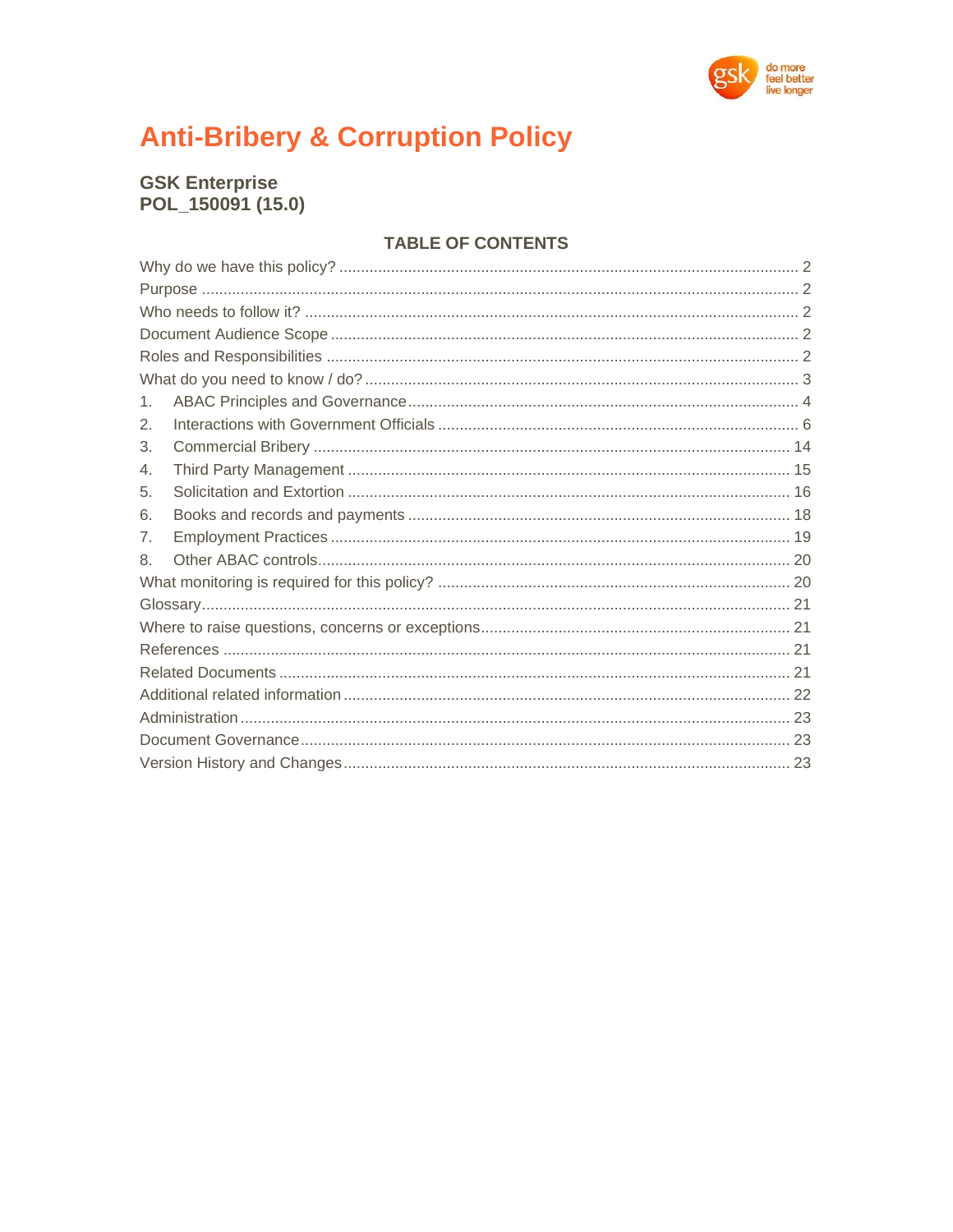

# **Why do we have this policy?**

# **Purpose**

This policy covers the principles and requirements on Anti-Bribery and Corruption (ABAC), and maintenance of business documentation and financial records. This policy aligns with relevant international and domestic ABAC laws. In case of conflict between our controls and laws, the stricter rule applies.

# **Who needs to follow it?**

# **Document Audience Scope**

| <b>Global Business/Function(s):</b> | <b>Specific</b><br><b>Audiences:</b>                                            |
|-------------------------------------|---------------------------------------------------------------------------------|
| All GSK                             | All GSK Employees, Complementary<br><b>Workers and Contracted Third Parties</b> |

# **Roles and Responsibilities**

| <b>Roles</b>                                                                                                                                                                                                                                                   | <b>Key Responsibilities</b>                                                                                                                                                                                                                                                                                                                                          |  |
|----------------------------------------------------------------------------------------------------------------------------------------------------------------------------------------------------------------------------------------------------------------|----------------------------------------------------------------------------------------------------------------------------------------------------------------------------------------------------------------------------------------------------------------------------------------------------------------------------------------------------------------------|--|
| <b>Corporate Executive Team</b><br>(CET) members or their<br>delegates                                                                                                                                                                                         | <b>CET members/delegates</b> decide whether to<br>approve or reject exceptions for payments to<br>government officials.                                                                                                                                                                                                                                              |  |
| <b>Country Executive Boards</b><br>(CEBs) and Risk Management<br><b>Compliance Boards (RMCBs)</b>                                                                                                                                                              | <b>CEBs</b> are responsible for communicating<br>examples of domestic government officials for their<br>market, including what should be understood by<br>"close family members".<br>Where a country does not have a CEB country-<br>level RMCBs coordination is required instead.<br><b>RMCBs</b> review Interactions Log annually.                                 |  |
| <b>General Managers (GM)</b><br>OR the equivalent Business Unit<br>(BU) equal or their senior<br>delegate, for example<br>Pharma Supply Chain (PSC)<br><b>Site Director</b><br>Research & Development BU<br>$\overline{\phantom{a}}$<br>Leadership team member | <b>GMs</b> authorize meetings with government officials<br>where they occur in different locations than those<br>permitted in this policy.<br><b>GMs</b> approve government official site visits and<br>secondments.<br><b>GMs</b> encourage the use of reduction measures<br>(eGovernment schemes, electronic<br>communications) to reduce the risk of solicitation |  |
| For staff not aligned to a BU, the<br>responsibilities are owned by<br>global head of the group or their<br>senior delegate.                                                                                                                                   | and extortion.                                                                                                                                                                                                                                                                                                                                                       |  |
| <b>Line Managers</b>                                                                                                                                                                                                                                           | Line Managers are responsible for making sure<br>their staff are adequately trained.<br>Line Managers are accountable for breaches of<br>this standard by their staff when the manager                                                                                                                                                                               |  |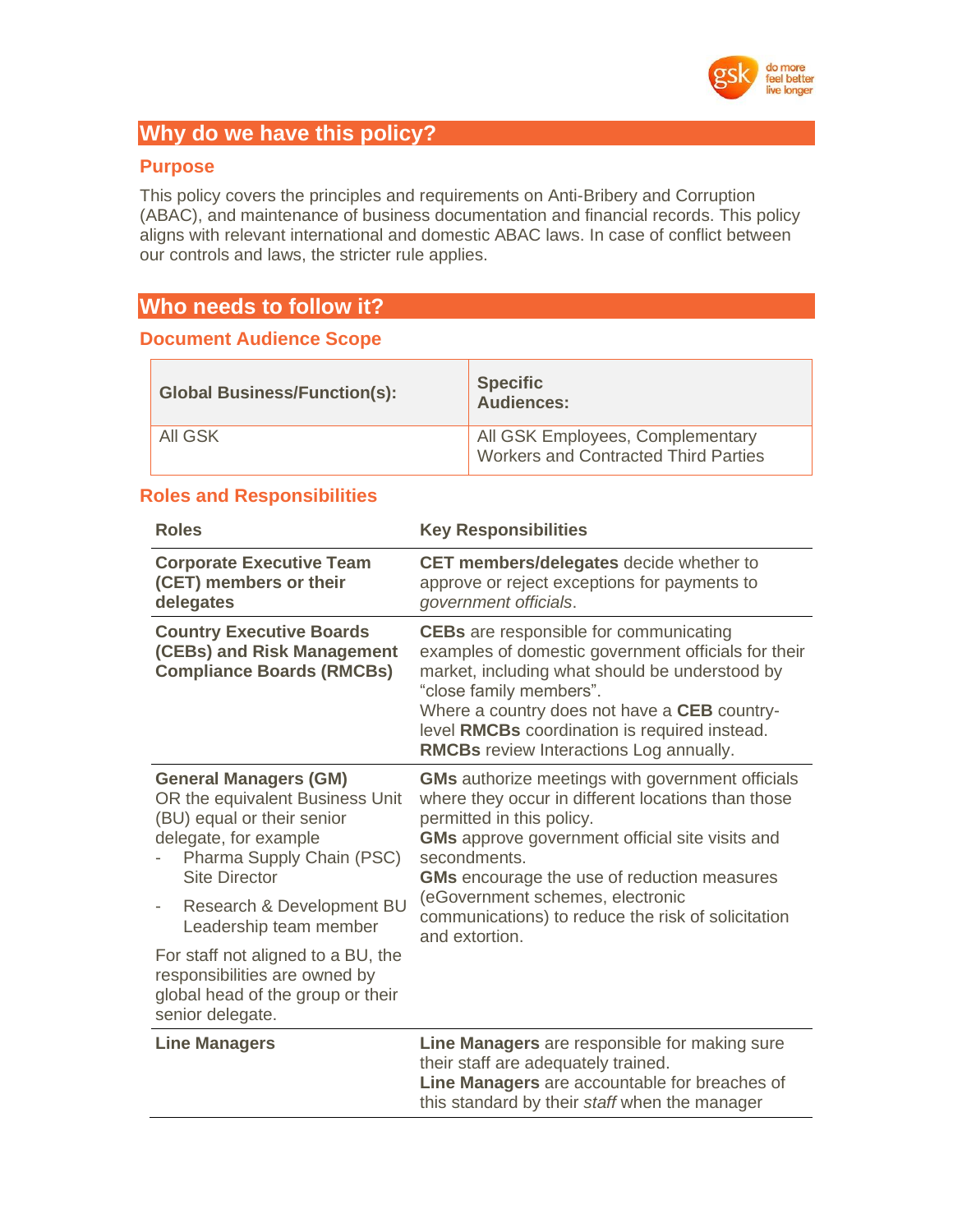

| <b>Roles</b>                                                                                                                                            | <b>Key Responsibilities</b>                                                                                                                                                                                                                                                                              |
|---------------------------------------------------------------------------------------------------------------------------------------------------------|----------------------------------------------------------------------------------------------------------------------------------------------------------------------------------------------------------------------------------------------------------------------------------------------------------|
|                                                                                                                                                         | knew, or should have reasonably known, that such<br>breaches were taking place.                                                                                                                                                                                                                          |
| <b>Business Owners</b>                                                                                                                                  | <b>Business Owners</b> are responsible for making sure<br>that any relevant controls in this document are<br>complied with by third parties they are engaging<br>with.                                                                                                                                   |
| <b>ABAC Centre of Excellence</b><br>(CoE) including for the Head of<br>the ABAC CoE and the<br><b>ABAC Governance Board</b>                             | Head of the ABAC CoE reviews the proposal and<br>approves or rejects participation in external ABAC<br>collaborations.<br><b>ABAC Governance Board is the enterprise risk</b><br>forum responsible for governance of the ABAC<br>Programme.                                                              |
| <b>Ethics &amp; Compliance Business</b><br><b>Partners</b>                                                                                              | <b>Ethics &amp; Compliance Business Partners</b><br>approval is required where GSK staff expenses are<br>to be reimbursed by government officials and<br>where GSK staff are appointed to work in<br>governmental organisations/public posts.                                                            |
| <b>Communications and</b><br><b>Government Affairs, including</b><br>for the VP & Head of Global<br><b>Corporate Government Affairs &amp;</b><br>Policy | <b>Communications and Government Affairs are to</b><br>be informed of details of secondments of<br>government officials to GSK and of GSK staff to<br>government organisations.<br>VP & Head of Global Corporate Government<br>Affairs & Policy approves cooling off period for<br>government officials. |
| <b>Corporate Security and</b><br><b>Investigations</b>                                                                                                  | <b>Corporate Security and Investigations will be</b><br>contacted in the event of security risks related to<br>refusal to pay a bribe.                                                                                                                                                                   |
| Finance, including the Finance<br><b>Leadership Team</b>                                                                                                | <b>Finance</b> is responsible for the implementation and<br>monitoring of the required financial controls to<br>ensure compliance.                                                                                                                                                                       |
| Legal                                                                                                                                                   | Legal team are involved in determination of legal<br>terms.                                                                                                                                                                                                                                              |

#### **Symbol Key:**

Critical action; • Monitoring item; 0 Helpful tip

# **What do you need to know / do?**

We have zero tolerance towards all forms of corruption. Corruption includes, but is not limited to:

- Bribery
	- We do not, directly or through a third party, promise, offer, make, authorise, solicit or accept any financial or other advantage, to or from anyone to obtain or retain business, or secure an improper advantage in the conduct of business.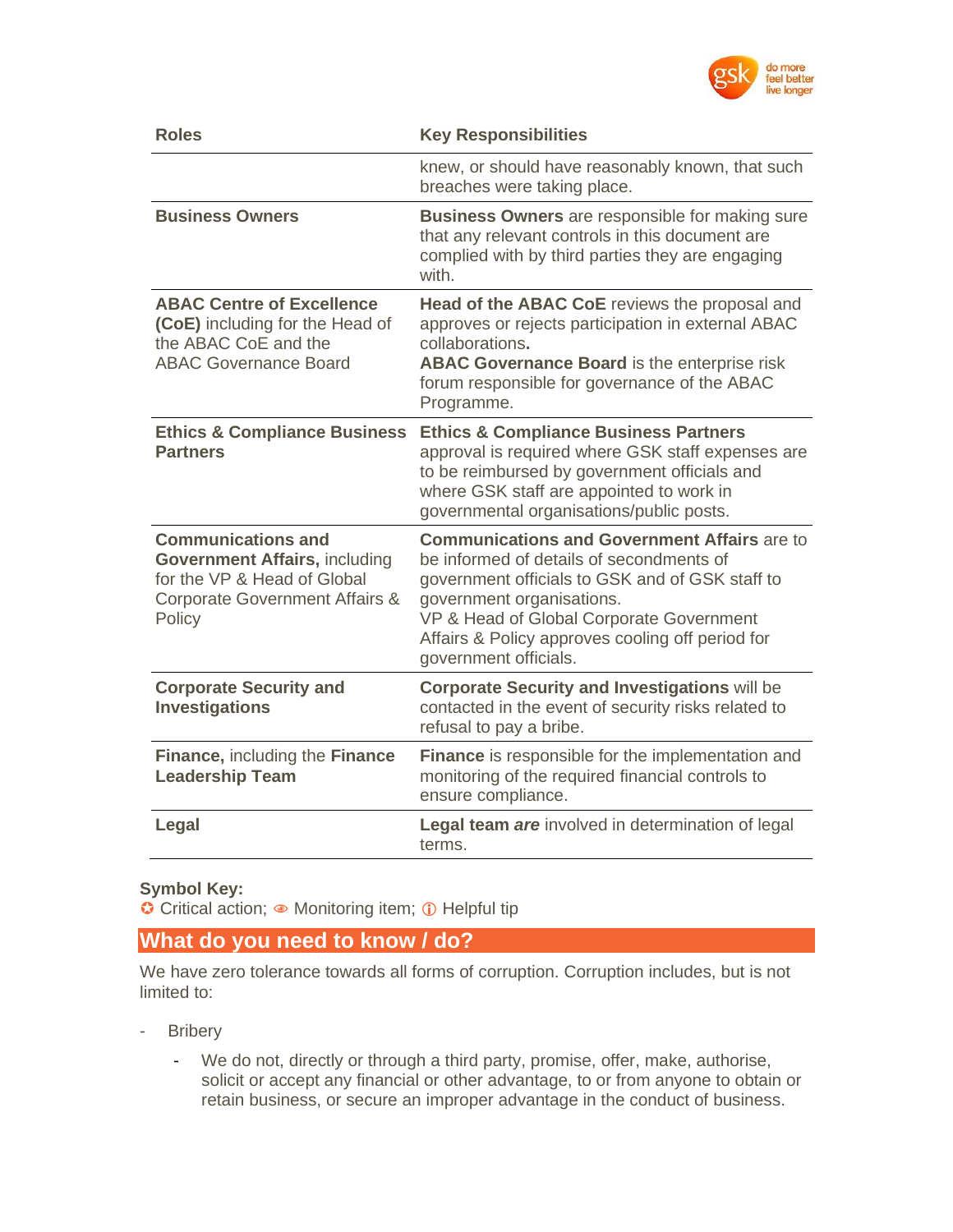

- Financial or other advantage covers anything of value, including cash, gifts, services, job offers, loans, travel expenses, entertainment or hospitality. Personal funds cannot be used to circumvent this policy.
- We prohibit all facilitation payments as they are bribes. Facilitation payments are unofficial, improper, small transfers of value offered or made to secure or expedite a routine or necessary action to which we are legally entitled.
- Money laundering
	- We do not conduct transactions that involve a benefit, property or proceeds resulting from crime including bribery, *fraud* and tax avoidance. Conducting those transactions may result in a breach of anti-money laundering laws and may require external reporting.
- Tax evasion
	- We do not facilitate the evasion of taxes.
- **Fraud**

This applies to our interactions with government officials and persons in the private sector.

If you breach this policy, you may also be breaking the law and there may be consequences for you and/or GSK. You could face disciplinary action that could lead to you losing your job, being fined and/or sentenced to prison.

We are committed to maintaining accurate financial records.

Personal funds are not used to circumvent this policy.

# **1. ABAC Principles and Governance**

#### **1.1 ABAC Foundation Principles**

Our four ABAC Foundational Principles are in line with our corporate values and expectations. They help us analyse if corruption is a risk.

- **Legitimacy of intent:** our activities, interactions and transactions have a valid purpose and are conducted in line with our values and expectations. Ask yourself:
	- Is what I am doing legal and in line with GSK values, expectations and standards?
	- Am I suspicious about the transaction, the parties and/or the assets involved?
	- Would my or the company's reputation be impacted if what I am doing was made public?
- **Transparency:** everything that we do is open, transparent and properly documented. Ask yourself:
	- Will there be enough documentation to show why my actions were appropriate?
	- Have the details of the transaction been accurately recorded?
	- Could my actions be seen as trying to attain a hidden objective?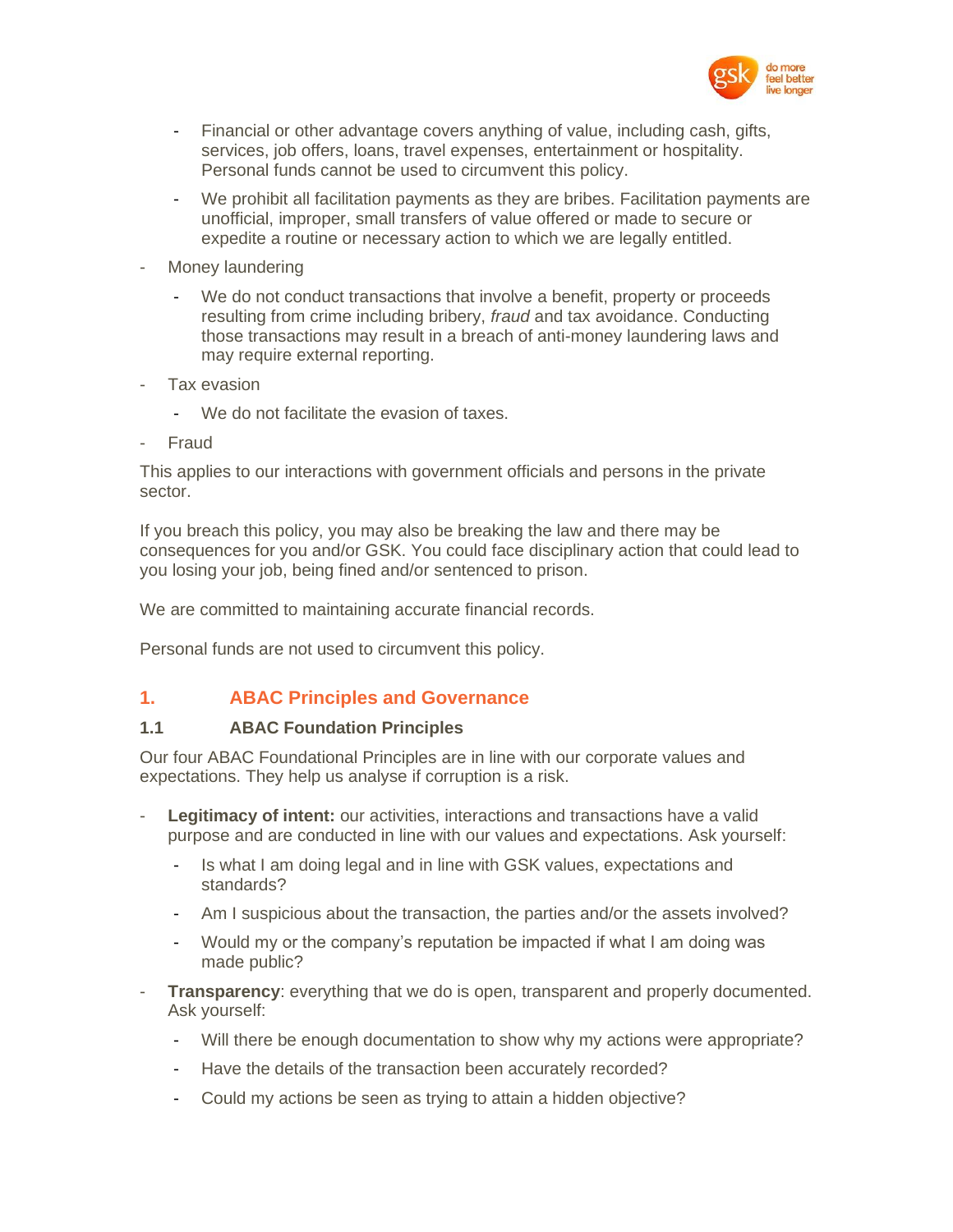

- **Proportionality:** transfers of value made, and resources invested meet but do not exceed the needs of the interaction or transaction. Ask yourself:
	- Do we need this service?
	- Can we use GSK resources?
	- Is the payment at *fair market value* (FMV)?
	- Is the amount of product requested for donation proportionate to the need?
	- Is the transaction in line with our previous transactions with the third party?
- **No conflicts of interest or undue influence** –we do not exercise undue influence over those who interact with us. We avoid situations that create or appear to create conflicts of interest (see the Conflicts of Interest Policy [POL\\_306106\)](https://tinyurl.gsk.com/COIPolicy). Ask yourself:
	- Could any activity be seen as an attempt to improperly influence our business?
	- Am I showing favouritism with a third party because of the relationship that I have with them?
	- Have I taken the right steps to manage any actual or perceived conflicts of interest?

**The questions above are not exhaustive and are only suggested as examples.** 

#### **1.2 Our ABAC Programme**

Our ABAC Programme follows the [Internal Control Framework](https://tinyurl.gsk.com/InternalControlFramework) (ICF) for the management of risks associated with bribery and corruption:

- Our leadership lead by example, making us aware of the ethical importance and critical role of our ABAC principles via our ABAC Programme.
- We perform risk assessments to determine the company's exposure to bribery and corruption. We regularly review and update these risk assessments to reflect changes in our risk profile.
- We support the ABAC principles in this policy through the portfolio of corporate written standards and controls [that make up our ABAC Programme.](https://tinyurl.gsk.com/ABACnetwork)
- We provide mandatory periodic ABAC training to our staff and relevant third parties aligned with their roles, responsibilities and risks they face.
- Our [ABAC website](http://tinyurl.gsk.com/d8a2b3) and communications provide ABAC awareness and support across the company.
- We monitor for breaches that may occur to our ABAC controls. We respond to problems promptly, investigating root causes and putting plans in place that help us improve our ABAC Programme.
- Those involved in any ABAC violation are subject to our disciplinary procedures and may result in termination. You may also be breaking the law and could face fines or prison.
- We perform independent business monitoring and independent assurance as part of our ABAC Programme.
- Risk governance forums provide enterprise oversight of our management of the bribery and corruption risk. The **ABAC Governance Board** is the enterprise risk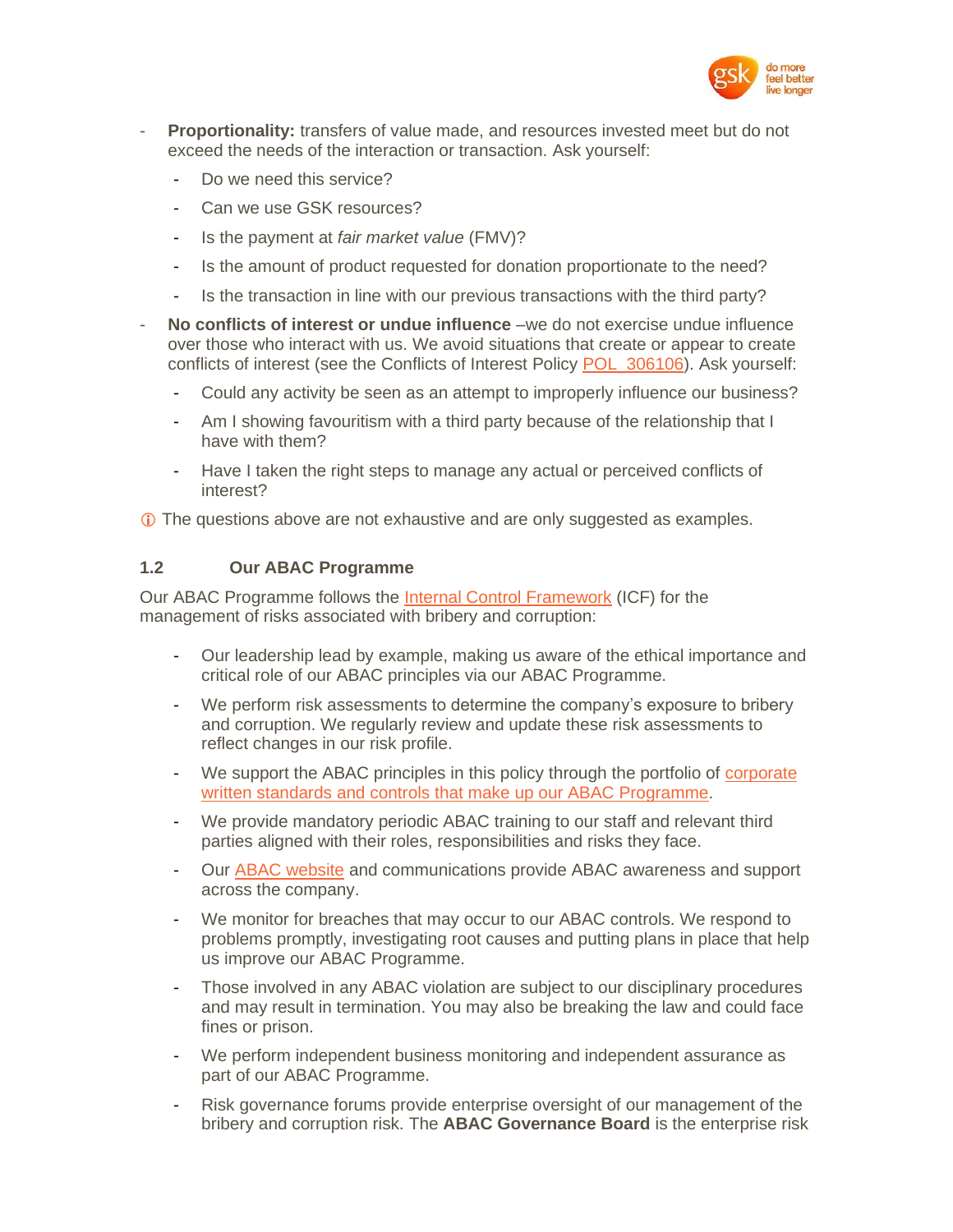

forum responsible for governance of the ABAC Programme. Visit the [ABAC](http://tinyurl.gsk.com/d8a2b3)  [website](http://tinyurl.gsk.com/d8a2b3) for details and contacts.

#### **1.3 ABAC collaborations, collective actions and benchmarking**

Before engaging in the following external activities, **Business Owner** obtains written **ABAC CoE** approval:

- Supporting anti-corruption *collective actions.*
- Joining, partnering or having a leadership role in an external organisation in the area of anti-corruption.
- Taking part in external ABAC benchmarking.

Written requests are made to the **Head of the ABAC CoE** (see [ABAC website\)](http://tinyurl.gsk.com/d8a2b3) and include:

- Purpose of the engagement.
- Name of the other external participants.
- Length of engagement.
- Resources needed by GSK and expected output.

**Head of the ABAC CoE** reviews the proposal and approves or rejects participation in the engagement.

**C** See the Grants and Donations Procedure (SOP 264719) for grant funding of anticorruption initiatives led by external groups.

 See the policy for External and internal communications activities on behalf of GSK [\(POL-GSK-301\)](http://tinyurl.gsk.com/b1e4ab) when engaging externally on behalf of the company.

#### **2. Interactions with Government Officials**

A high degree of risk exists when we interact with government officials who may be in an actual or perceived position of influence which could affect our business.

We do not improperly influence a government official to obtain or retain business or an advantage in business.

When interacting with government officials, we follow relevant written standards, laws, regulations and codes of conduct applicable to government officials.

#### **Who and what are excluded from this section 2?**

Public Policy Groups

You are allowed to work with *public policy groups* that engage government officials and/or arrange events involving government officials.

 For further information reference the Working Public Policy Groups SOP [\(SOP\\_264721\)](http://tinyurl.gsk.com/7d6fd1).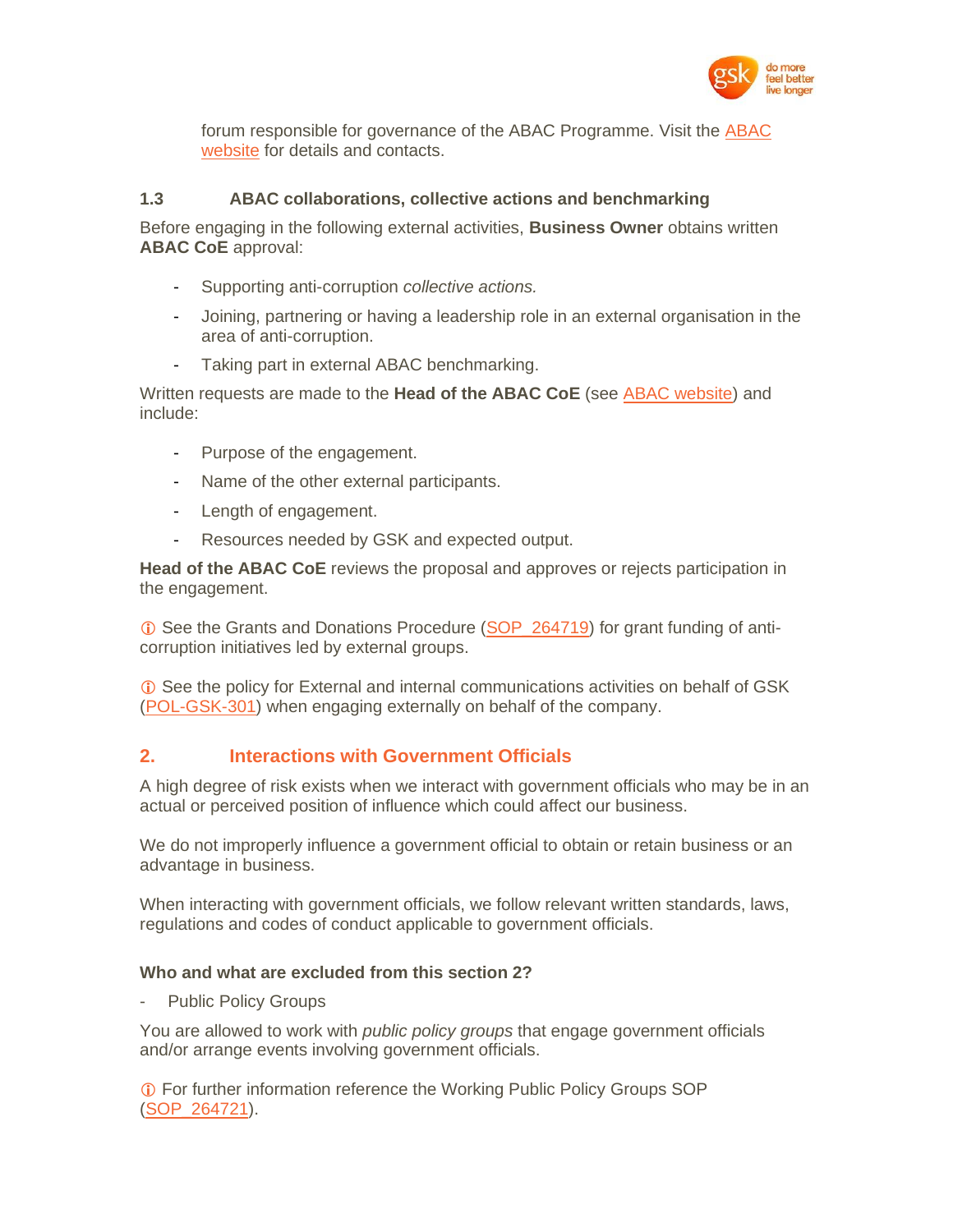

#### Market research

Market research activities, conducted by a third party on our behalf, in which payments may be made to government officials, are allowed when:

- We do not know of the names of the individuals taking part in the research,
- Payment is at FMV,
- Research funded by us is not disclosed to the recipients at the point of recruitment, and
- Our activity follows relevant GSK written standards.
- Official interactions with governments.

Legitimate business with governments is allowed when:

- Promoting products
- Executing contracts
- Exchanging scientific and medical information
- Paying official published fees for the services or goods they provide
- **Business Owner**, reviews and approves fees to ensure they are in line with official published fees

# **2.1 Definition of Government Official**

'Government' refers to all levels and subdivisions of governments, i.e. local, regional, national, administrative, legislative, executive, or judicial, and royal or ruling families.

Government officials are defined broadly as:

- Any officer or employee of a government or any department, agency, or instrumentality of a government (which includes public enterprises, and entities owned or controlled by the state);
- Any officer or employee of a public international organisation (for example, the World Bank or United Nations);
- Any officer or employee of a political party, or any candidate for public office;
- Any person defined as a government or public official under applicable local laws (including anti-bribery and corruption laws) and not already covered by any of the above; and/or
- Any person acting in an official capacity for or on behalf of any of the above.

We extend the definition of government official to any person with close family members who are government officials with the capacity, actual or perceived, to influence or take official decisions affecting GSK business.

In case of disagreement regarding the government official status of a person, Legal makes a final determination. If the disagreement is regarding the actual or perceived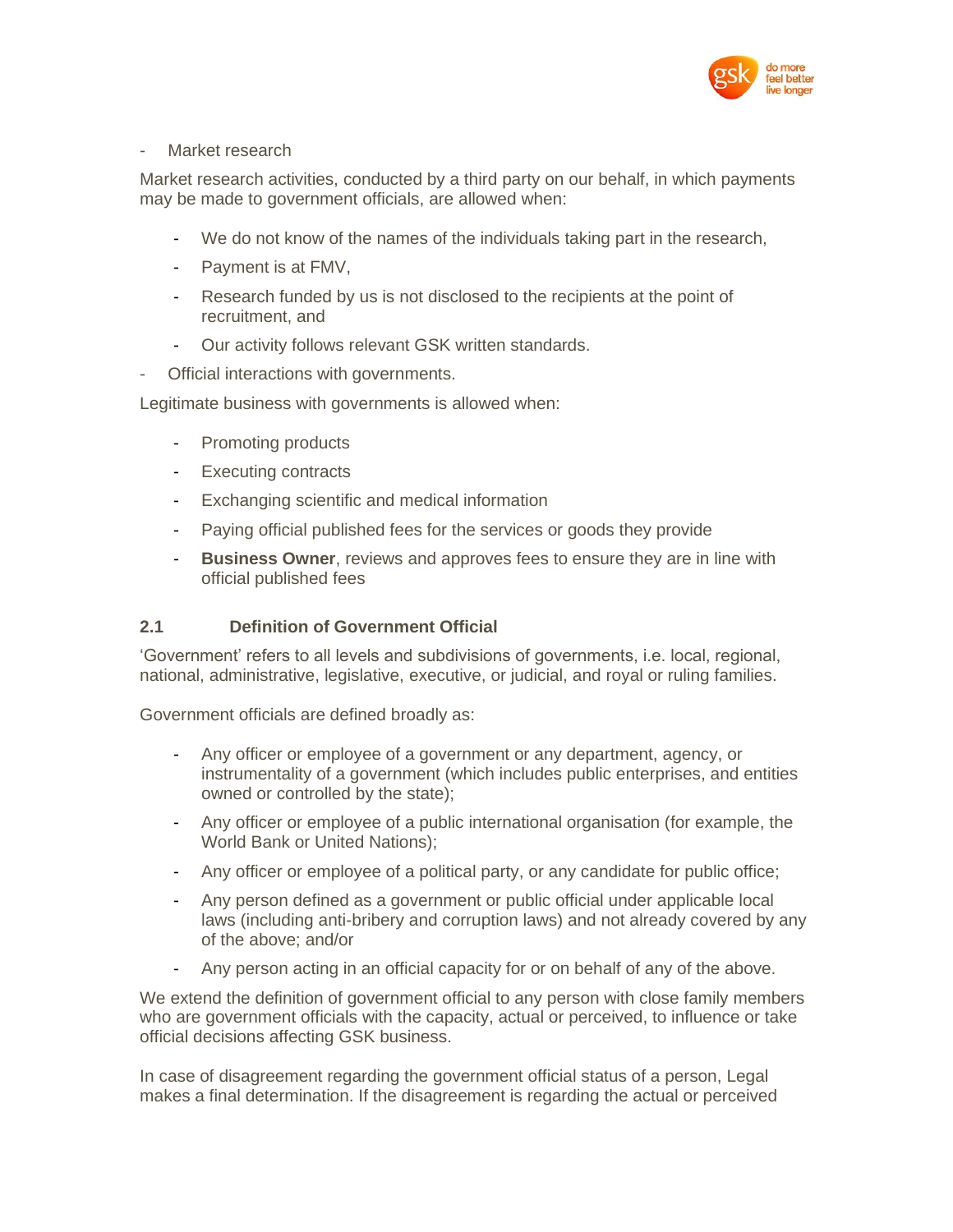

position of influence which could affect our business, the final decision lies with the **GM** acting upon advice from **Legal**.

**C** The definitions contained in this section are broad and open to different interpretations. **CEBs** are responsible for communicating examples of domestic government officials for their market, including what should be understood by "close family members". This is recorded on the [Gifts, Hospitality and Entertainment](https://tinyurl.gsk.com/GHELimits) SharePoint [Site.](https://tinyurl.gsk.com/GHELimits)

#### **2.2 Travel & Accommodation Expenses**

 *External Experts* are out of scope of section 2.2, please refer to the Engaging External Experts SOP (SOP 344448) or the Code of Practice for Promotion and Scientific Engagement for Consumer Healthcare (STD-CHC-401). Where a proposed interaction with an External Expert is identified by SOP 344448 as being out of scope, the controls in Appendix 2 of SOP 344448 should be followed.

We pay or reimburse travel and accommodation for government officials when there is a legal requirement to do so. **Business Owner** consults **Legal** before paying.

We do not pay in any other cases without a granted **CET / delegate** exception per section 2.9. If an exception is approved only the following may be paid for or reimbursed, unless the government official is prohibited from accepting:

- Reasonable travel arrangement:
	- Economy class is booked for air travel. If required by law, or part of a fee for service agreement, a higher class is allowed. In these cases, the class cannot be higher than the limits for GSK staff.
	- First class rail is allowed for trips greater than two hours when standard/coach class does not offer a reasonable level of comfort.
	- Local ground transportation (e.g. a simple taxi ride) does not require **CET member / delegate** exception approval.
- Cost of overnight accommodation where it is not practical to travel to and back from the venue in one day. This cannot be higher than the limits for GSK staff.
- Meals within the requirements of the Gifts, Hospitality and Entertainment Policy [\(POL\\_243431\)](http://tinyurl.gsk.com/756309).

Travel and accommodation booking, and changes are made through GSK designated travel agencies. When government bodies are required to follow their own arrangements, we reimburse the government body only after receiving the original receipts for each expense. We do not pay or reimburse these types of expenses directly to the government official.

For meals and local ground transportation where GSK staff is present, payment is made directly by us. Otherwise we pay or reimburse the government bodies of the government officials. If the government body is unable to accept these payments, we pay or reimburse directly to the government official. Such reimbursement requires the prior approval of your **Line Manager**.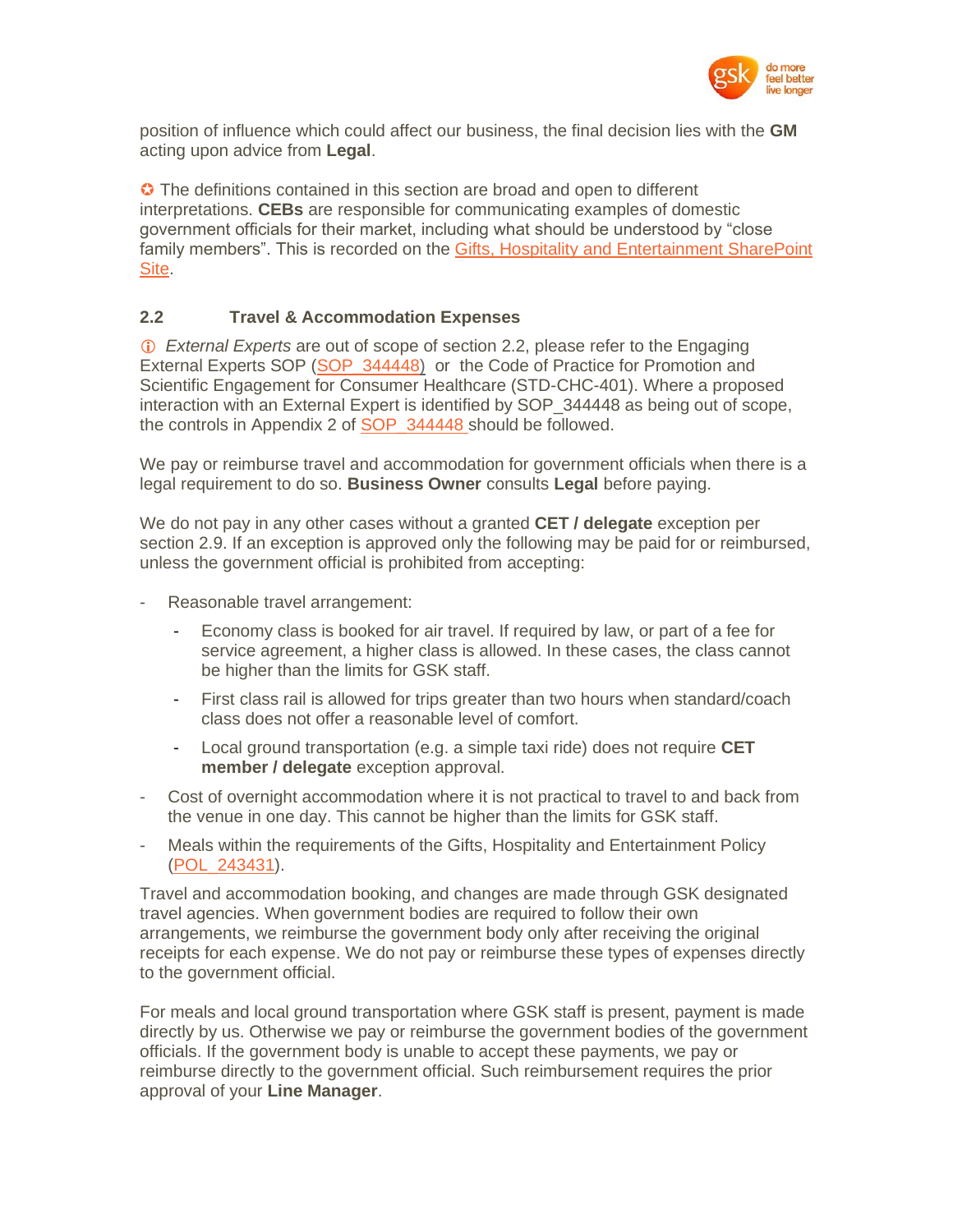

# **2.3 Gifts and hospitality**

**Business Owner** follows the Gifts, Hospitality and Entertainment Policy [\(POL\\_243431\)](http://tinyurl.gsk.com/756309) when offering or accepting gifts or hospitality (i.e. meals or drinks) to or from government officials.

# **2.4 Meetings with government officials**

External Experts are out of scope of section 2.4, instead see the [HCP Toolkit.](https://tinyurl.gsk.com/HCPToolkit)

Meetings with government officials are only for legitimate GSK business. Meetings follow relevant laws, including competition and anti-bribery and corruption laws.

Meetings occur in the ordinary course of business in:

- The offices of the government official in the country where they are based.
- At a GSK office/site, in accordance with section 2.5.
- In the context of a formal and permitted site visit.
- At a *third-party meeting*.

**GM** authorises meetings with government officials in a different location from those listed above. This can be done through a general approval or on a case-by-case basis. See section 2.3 for permitted hospitality.

#### **2.5 Site Visits**

Government officials may visit our sites if not prohibited by local laws, regulations and codes of conduct of the government official and at least one of the following are met:

- There is a valid business, clinical, scientific, technology, regulatory, medical or public policy reason for the visit - for example, review meeting.
- They will be taking part in a specific official function, for example, formally opening the site or an extension.
- There are valid diplomatic or courtesy reasons.

Where we are involved in the selection of the government official, it is based on the condition that the site visit is relevant to the government official's duties.

**GM** of the country where the government official is based and of the country where the visit is taking place approves the invitations, unless the visit is required by law. This can be done through a general approval or on a case-by-case basis.

Where required by local law, **Business Owner** obtains and documents written permission from the government.

# **2.6 Meetings arranged by third parties**

We do not provide direct financial support to government officials to attend meetings arranged by third parties. However, we may provide funding to, or be a member of groups that provide independent financial support to government officials. These groups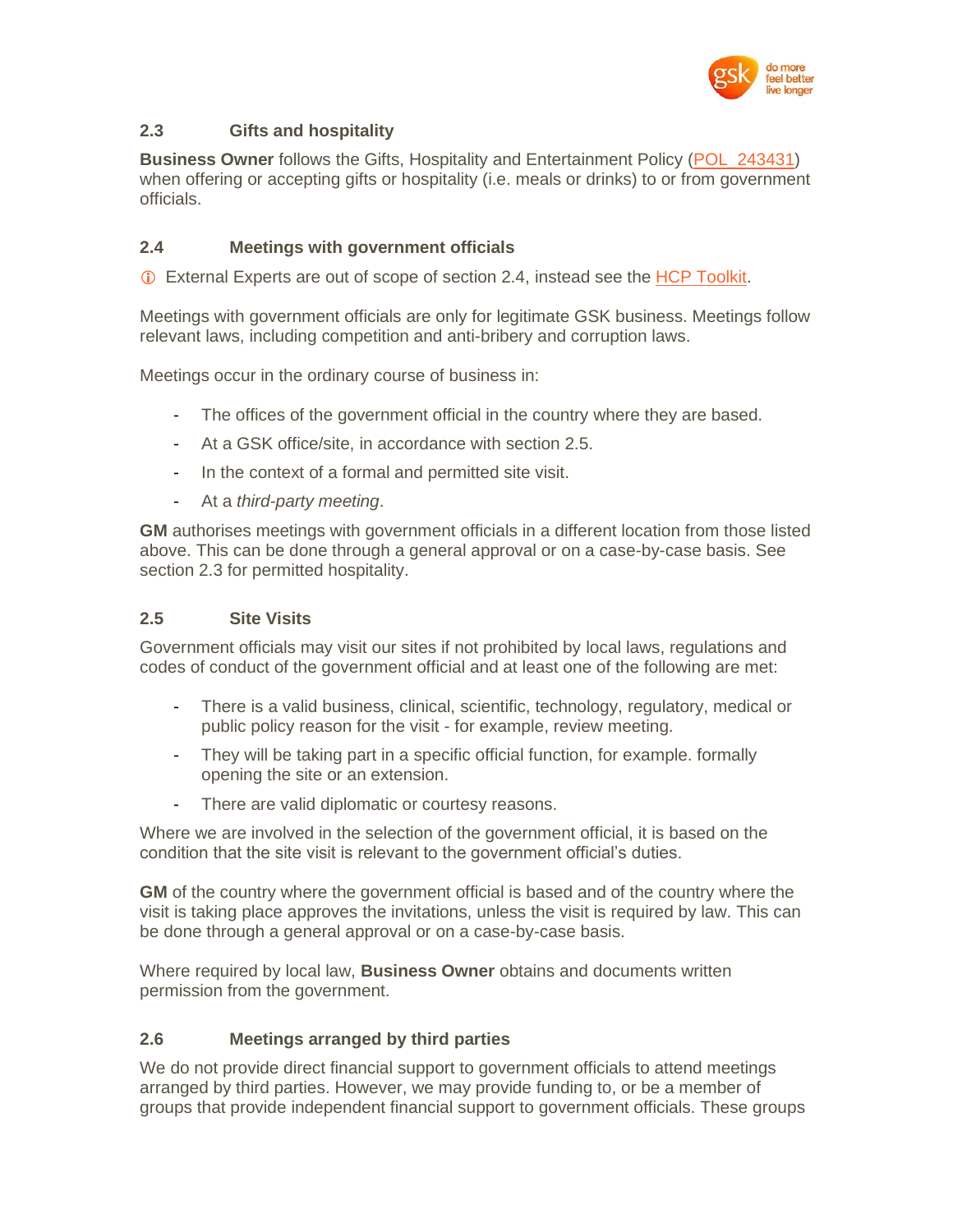

can include: pharmaceutical or professional associations, bona-fide foundations or educational institutions. The selection of government officials to receive funding is made independently by the third party.

For External Experts attendance to congresses please see the **Funding of external** [experts to attend meetings SOP.](https://tinyurl.gsk.com/CongressSOP)

#### **2.7 Engaging with current and former government officials**

#### **2.7.1 Engaging with current government officials**

 External Experts are out of scope of section this 2.7.1, please refer to the Engaging External Experts SOP (SOP 344448) or the Code of Practice for Promotion and Scientific Engagement for Consumer Healthcare (STD-CHC-401). Where a proposed interaction with an External Expert is identified by SOP\_344448 as being out of scope, the controls in Appendix 2 of SOP 344448 should be followed.

We do not contract the paid services of government officials who have an actual or perceived position of influence which could affect our business. Exceptions are only allowed in rare circumstances and require **CET member / delegate** approval per section 2.9.

**CET member / delegate** approval is not required when engaging government officials to provide a service without a fee, so long as:

- We do not pay expenses, nor offer any special or token payments, such as an honorarium; and
- The agreed terms (e.g. date, scope, confidentiality, duration, etc.) are documented (e.g. email exchange, letter of engagement, formal contract, etc).

# **2.7.2 Engagement of former government officials**

Where we engage former government officials (including HCPs/OHS), they are subject to a 'cooling off' period of six months. Engagement includes: full-time employees, complementary workers, or consultants. During this period, they do not work on any GSK matters that they worked on in their prior public-sector role.

To determine if the former government official can work on a GSK matter, and if the 'cooling off' period applies, the **Line Manager** assesses if the work would:

- Create an unfair competitive advantage for GSK
- Create a perceived / actual conflict of interest for GSK
- Conflict with the candidate's undertakings with his/her prior employer
- Impact the government official's compliance with professional integrity rules.

 The aim is to mitigate the risk that a former government official engaged by us abuses, or we induce them to abuse, insider knowledge.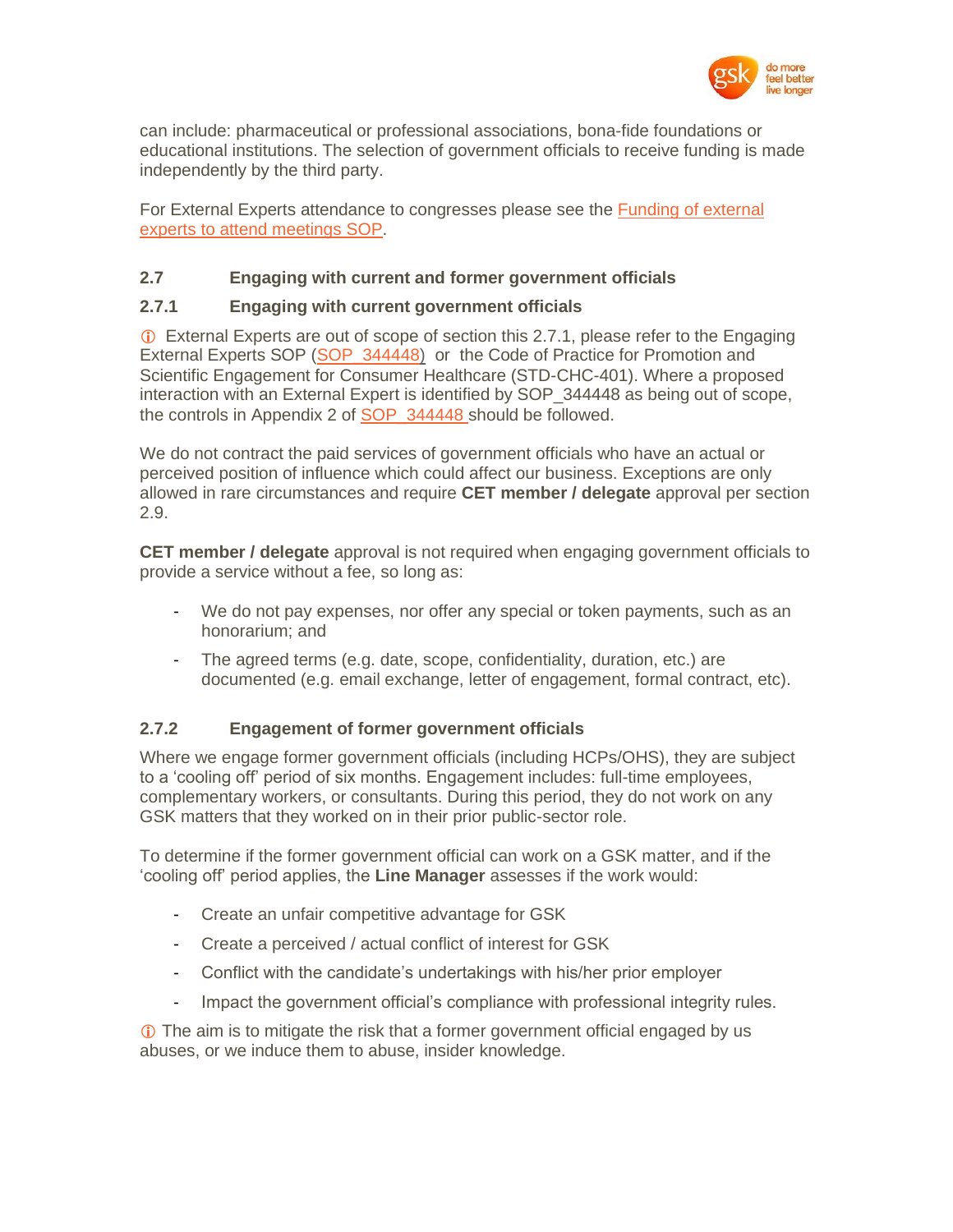

**Line Manager** in charge of the engagement of a former government official subject to the 'cooling off' period obtains approval from the [VP & Head of Global Corporate](http://tinyurl.gsk.com/8852ae)  [Government Affairs & Policy,](http://tinyurl.gsk.com/8852ae) before a contract is signed.

**Line Manager** ensures that during the 'cooling off' period the former government official does not engage (for GSK purposes) with former colleagues still working on projects for GSK. **Line Manager** ensures the public entity is aware of our policy before the former government official starts their engagement with GSK.

We consider extending the 'cooling off' period at the request of the former government official or their former employer.

We only engage former politicians by exception, and only when their skills are key to support our strategic objectives. In these cases, the 'cooling off' period applies.

The 'cooling off' period starts when:

- They have stopped working on GSK matters, or
- They end their engagement with government.

**Line Manager** obtains proof from the former government official's employer.

Apply the stricter 'revolving doors' rules amongst local laws, regulations, relevant codes of conduct, specific contractual arrangements or this policy.

 Those leaving GSK to work in government respect the confidentiality of information obtained during their time with the company. They avoid any conflicts of interest that might arise associated with GSK business in their new government role.

 Detailed guidance and a template email for former employers can be found in the [Engagement of former government officials HR guidance document.](https://tinyurl.gsk.com/HRRevolvingDoor)

#### **2.8 Guests**

We do not invite guests or spouses of government officials to any occasion or event. We do not provide or pay for any hospitality or make arrangements for guests or spouses.

#### **2.9 Exceptions**

**Business Owner** obtains written exception from their **CET member / delegate** for exceptions to sections 2.2, 2.3, 2.7 or 2.8.

**Business Owner** is responsible for:

- Obtaining written confirmation from the government official that they are not prohibited from conducting the interaction, and
- Completing and submitting the **Exceptions Approval Form for approval.**

**CET member / delegate** uses the ABAC Foundation Principles (see section 1.1) to decide if to approve or reject the request.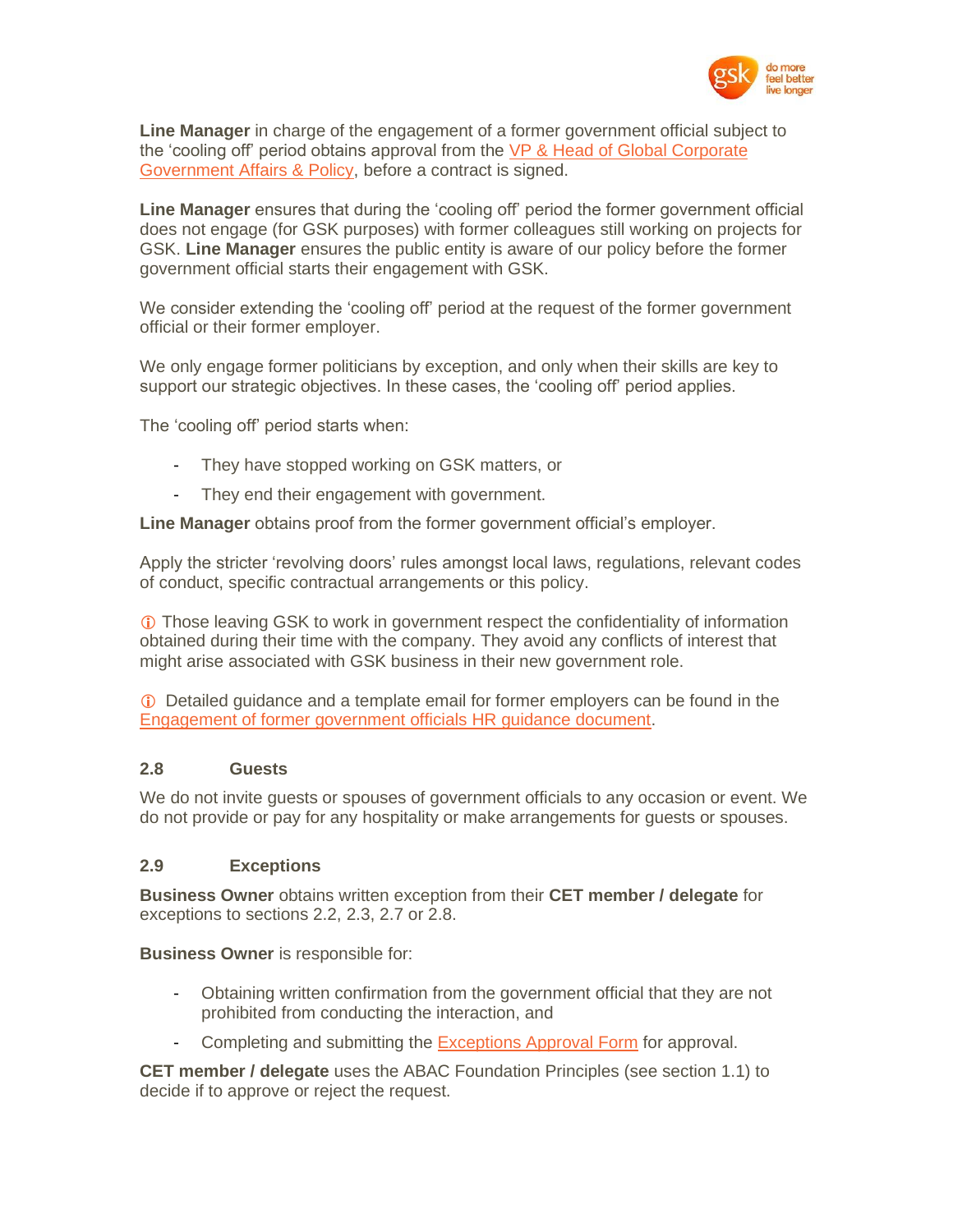

 **CET** exception is not required for External Experts and Principal Investigators involved in GSK run and sponsored clinical trials. Instead obtain **Country Medical Director** and GM approval.

#### **2.10 Secondments**

Secondments for government officials to work at GSK or our staff to work in government are permitted. **CET member / delegate** approval is not required provided:

Government officials seconded to GSK:

- Are approved by the **GM**;
- Details of the secondment are shared with the local **Communications and Government Affairs Department**;
- A [conflict of interest declaration form](https://tinyurl.gsk.com/DeclareCOI) is completed, and any mitigating circumstances are reviewed and addressed in the secondment agreement;
- There is a secondment agreement between GSK and the Government;
- They do not get involved in any matters related to GSK that they worked on in their government role;
- We do not pay any expenses; and
- Payments to cover the cost to the Government body at the pro-rated salary are permitted and paid to the Government body.

Our staff seconded to government:

- Are approved by the local **GM**;
- Details of the secondment are shared with local **Communications and Government Affairs Department**;
- There is a secondment agreement between GSK and the government;
- Secondees do not get involved in any government matters or discussions related to GSK during the secondment.

#### **2.11 Other transfers of value from governments and government officials to GSK staff**

When you are acting in your capacity as GSK staff,

- Do not undertake any paid services for any government or government official.
- You may accept invitations to government arranged / sponsored events (per section 2.12). Reimbursement from the government of any expenses, requires prior approval from your **Line Manager** and review by your **Ethics & Compliance Business Partner**.

When you are acting in a private capacity, obtain written approval from your **Line Manager** with review from your **Ethics & Compliance Business Partner** before

Becoming a candidate for public office or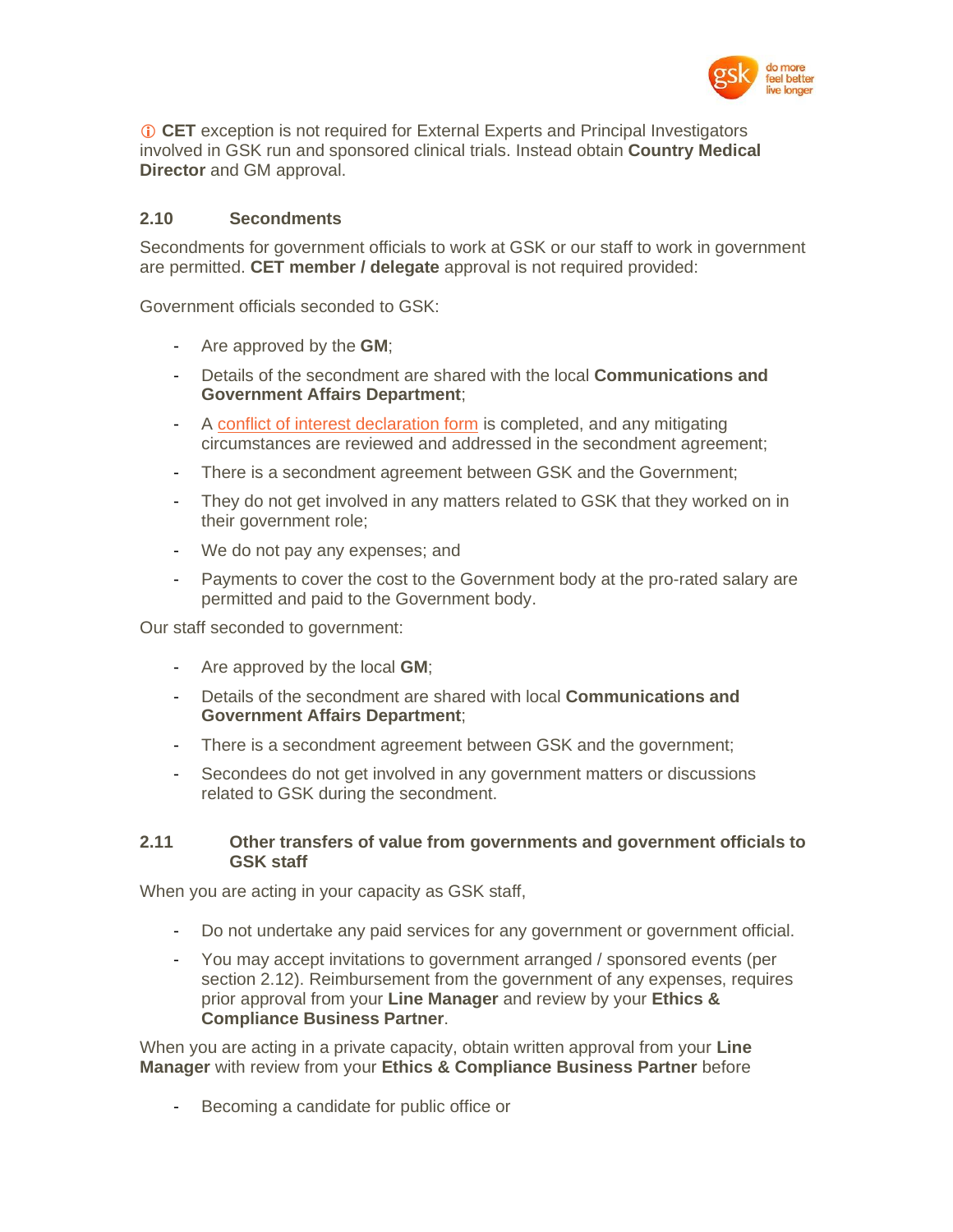

- Accepting a part-time job in government while keeping your job at GSK or
- Undertaking paid services for any government or government official.

Follow the Conflicts of Interest Policy [\(POL\\_306106\)](https://tinyurl.gsk.com/COIPolicy).

#### **2.12 GSK attendance at, and sponsorship of political meetings, conferences or conventions**

We do not make political contributions or sponsor political meetings, conferences or conventions.

You may attend political meetings, conferences or conventions on behalf of GSK, if you have a valid business reason for attending. GSK pays your entrance fees for such meetings.

You cannot attend political fundraising events on behalf of GSK. You may do so in a private capacity.

We do not sponsor social events at political meetings, conferences or conventions. You may attend social events at such meetings, and we pay for the cost of your attendance, if:

- Social event is incidental.
- Intent of the social event is not to raise funds,
- Costs are moderate, and
- There is a valid business reason for attending the event.

We may partner with independent bodies, such as public policy groups, to run satellite meetings at political meetings or conferences. We declare our sponsorship clearly on programme invitations and other meeting or conference related materials. Any hospitality provided at these meetings follow the spirit of the Gifts, Hospitality and Entertainment Policy [\(POL\\_243431\)](http://tinyurl.gsk.com/756309).

 Staff contributions to, and by the lawful activities of the GSK Political Action Committee (PAC) in the US are unaffected by the provisions of this section. Staff may attend, on behalf of GSK events arranged, sponsored and/or funded through the GSK PAC.

 English law requires prior shareholder approval for any EU political expenditure, including sponsorship of political organisations, and political contributions. While we have no intention of making any political contributions or incurring any political expenditure, given the broad definition of a 'political' organisation under certain laws, in order to protect us against an inadvertent breach of law, we annually ask our shareholders to approve strictly limited funds to cover payments that could be considered political expenditure or a political donation.

# **2.13 Documentation**

 External Experts are out of scope of section this 2.13, please refer to the Engaging External Experts SOP (SOP 344448) or the Code of Practice for Promotion and Scientific Engagement for Consumer Healthcare (STD-CHC-401). Where a proposed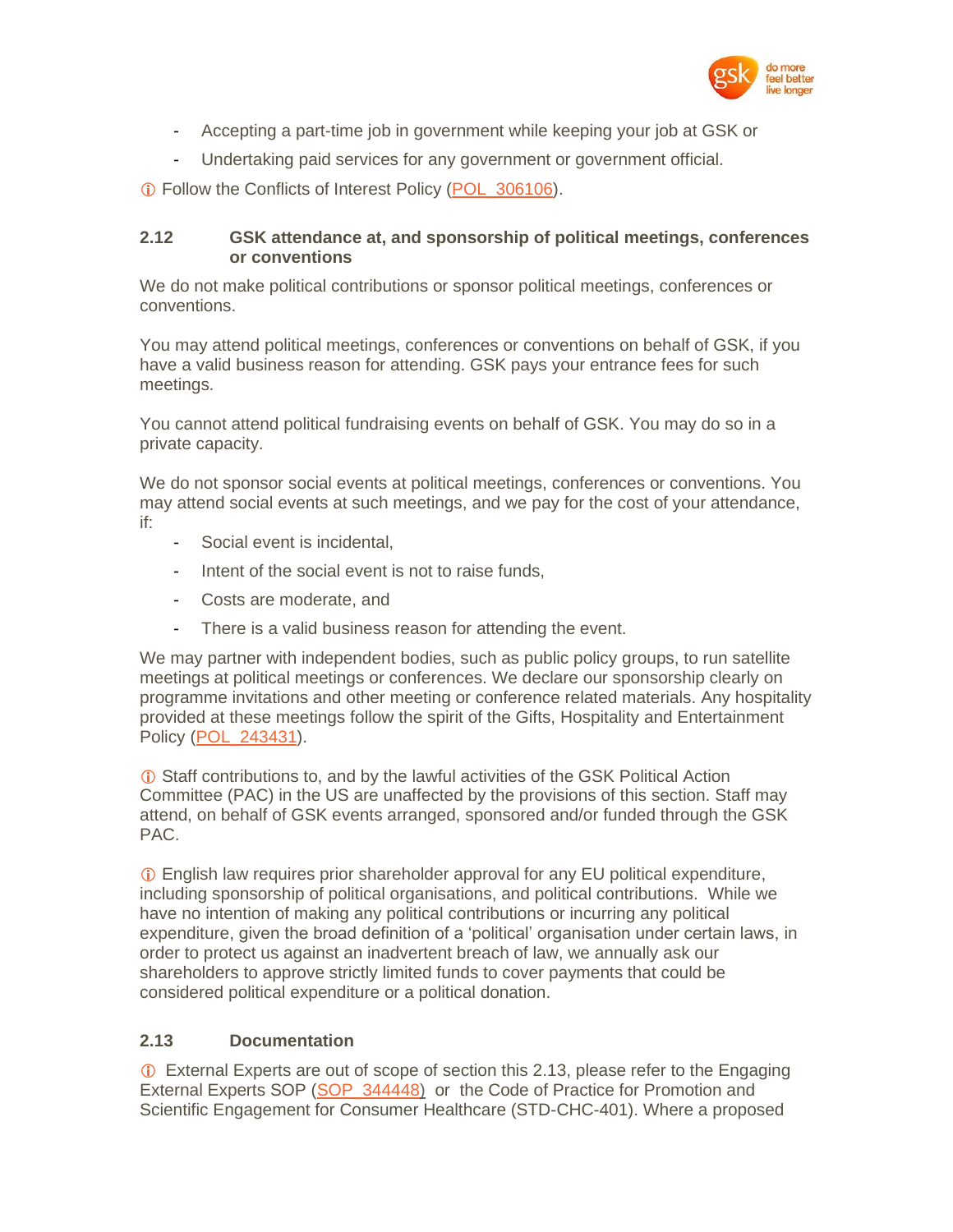

interaction with an External Expert is identified by SOP\_344448 as being out of scope, the controls in Appendix 2 of SOP 344448 should be followed.

**Business Owner** is accountable for making sure interactions are documented and retained in line with the Policy on Global Records Retention [\(POL\\_87171\)](http://tinyurl.gsk.com/593b8b).

The following transfers of value to and from government officials are recorded in an Interactions Log:

- Travel and accommodation expenses, when authorised as an exception.
- Hospitality when logging is required (see section 2.3).
- All paid contracted services with a government official.
- Gifts to and from a government official.

Transfers of value are logged in the government official's country of residence and in the country where the transfer of value takes place.

An [Interactions Log Template](http://tinyurl.gsk.com/92855) is available. **Business Owners** can use other formats that meet the requirements of this standard. **BUs** are encouraged to establish a single central log.

The information collected in the log is personal information (PI). Follow the Privacy Policy [\(POL\\_87130\)](http://tinyurl.gsk.com/privacy-policy).

**RMCB** reviews the log at least yearly to ensure compliance, and that the nature and frequency of interactions with government officials are appropriate. In-country RMCBs are encouraged to consult with each other to ensure adequate oversight.

# **3. Commercial Bribery**

Bribery and corruption involving members of the private sector is strictly prohibited.

Commercial bribes relate to giving or receiving anything you or the recipient considers valuable: cash, gifts, services, job offers, loans, travel expenses, entertainment, hospitality, kickbacks, discounts, rebates, investment opportunities or funding in order to improperly influence any of the following:

- Buying goods or services.
- Provision of funds for GSK.
- Market access.
- Research and Development.
- Procurement processes (bid rigging or collusion practices). See the Standard on Competition Law [\(STD\\_332366\)](http://tinyurl.gsk.com/e237df).

The lists above are not exclusive.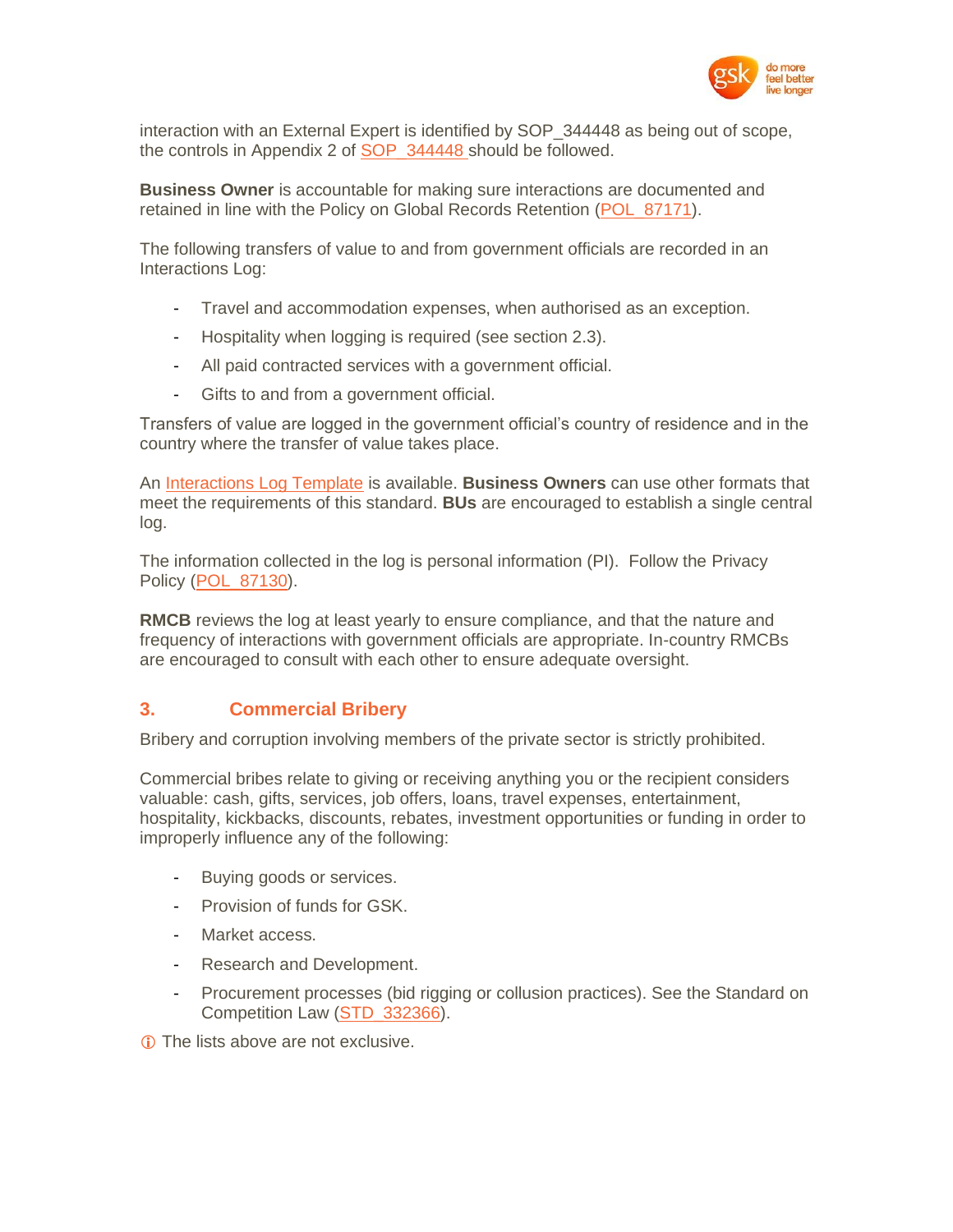

# **4. Third Party Management**

**Business Owner** responsible for engaging a third party for GSK is accountable for managing the bribery and corruption risk.

Examples of how a third party may get involved in corruption include:

- Direct or indirect bribery by the third party.
- Kickback arrangements.
- Deliberate diversion of excessive benefit to a third party controlled by someone who can be perceived as able to be corrupted by us.

The management of our third party's bribery and corruption risk requires the following steps depending on the risk they face:

- Due diligence: ensure and document that there is a:
	- Business reason to engage the third party,
	- Selection process,
	- FMV or *proportionality assessment*, Consult the [FMV Support Service](http://tinyurl.gsk.com/7ec34b) for further guidance.
	- Background check, including checking whether the third party is on GSK's [Prohibited Parties List](http://tinyurl.gsk.com/73c82a)
	- Check and resolution of any conflicts of interest.
	- Due diligence is refreshed as appropriate to maintain adequate oversight of our third parties.
- Contract: add approved [ABAC contractual clauses](http://tinyurl.gsk.com/58812e) to contracts and purchase orders.
- Training of relevant third parties.
- Monitoring.

**Business Owner** ensures that any red flags identified prior to and during the engagement are mitigated or resolved.

The company has established different standards to ensure these requirements are met for each type of engagement, including but not limited to:

- [Procedure](https://connect.gsk.com/sites/gea/Pages/TPO-risk-management-programme.aspx) for Managing Third Party Risk (SOP 462904)
- [ABAC Business Development Due Diligence](http://tinyurl.gsk.com/97d634)
- Engaging with External Experts to provide services [\(SOP\\_344448\)](http://tinyurl.gsk.com/89c8be)
- Grants and donations policy [\(POL\\_251355\)](http://tinyurl.gsk.com/1e5bf5) and procedure [\(SOP\\_264719\)](http://tinyurl.gsk.com/cb01dd)
- Humanitarian product donations and emergency response procedure (SOP 257308)
- Working with Public Policy Groups [\(SOP\\_264721\)](http://tinyurl.gsk.com/7d6fd1)
- Supported Studies Policy (POL 150098)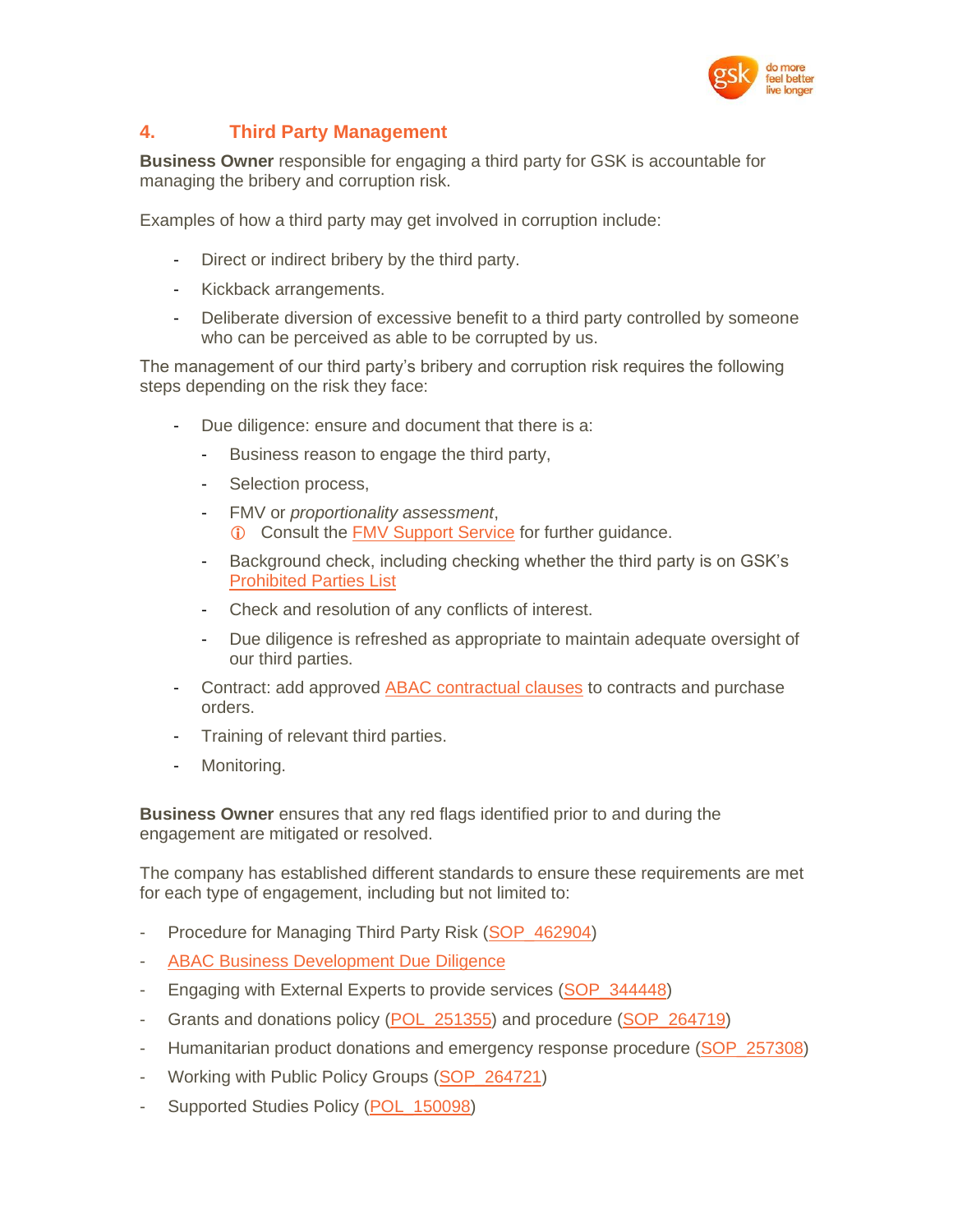

# **5. Solicitation and Extortion**

We avoid opportunities for others to solicit an illicit payment.

There are no adverse consequences for refusing to make an illicit payment, even if that results in a negative impact to the business.

#### **5.1 Risk reduction measures**

To reduce the risk of solicitation, **GMs** are required to encourage:

- Use of electronic communications with external parties.
- Use of internal or external legal support when attending meetings with parties that present a higher risk of solicitation.
- Use of schemes or systems that reduce face-to-face contact when interacting with government officials or making financial transactions, even when this involves payment of a valid fee. This may include:
	- E-invoicing
	- E-filing of taxes, contributions, licensing
	- E-procurement, e-tendering, e-sourcing
	- Electronic platforms for interactions or transactions with governments.
	- Trade facilitation schemes such as authorised operator, expedite shipments, pre-arrival processing, etc
- Taking part in open constructive dialogue with external organisations to promote transparency, reduction of corruption risk and any other improvements to the business environment.

 Always conduct these engagements in accordance with relevant competition, procurement and public law, as well as in compliance with section 1.3, if relevant. Consult **Legal** to ensure compliance.

# **5.2 Responding to a demand**

Refuse all solicitations of illicit payments. Depending on the situation, consider the following actions:

- Tell the person demanding the payment that you are required to report the incident, including the details of the person making the demand. Ask to speak to their managers and explain that any payment must be supported by a valid invoice or receipt.
- Assess other options. For instance, if a government official demands a bribe during a routine transaction, ask yourself:
	- Are there other public offices or bodies, which do not pose a bribery risk, that can assist with your matter instead?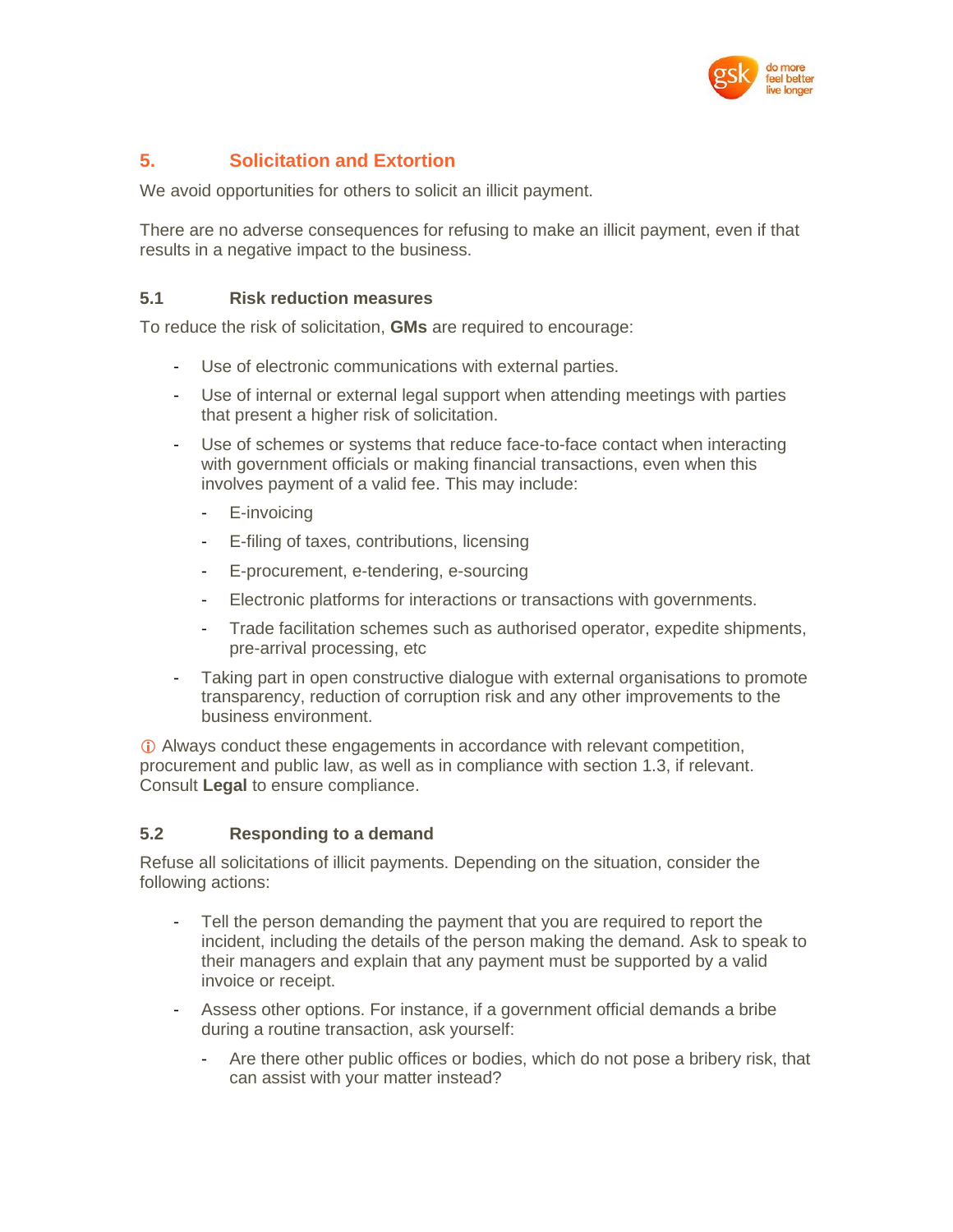

- Are there effective on-line, electronic or postal channels of communication which avoid face-to-face interaction?
- Can a third person be present going forward to reduce the risk of inappropriate requests (e.g. internal or external counsel)?
- Contact your **Line Manager** as soon as possible. If you are unable to contact your manager, inform them at the earliest possible chance after the event per section 5.4.
	- If refusal to make a payment poses a personal security risk to you, call the emergency phone number for immediate support from GSK's travel security assistance partner, International SOS: +44 20 8762 8394. The helpline is open 24 hours, 7 days a week.
	- Local senior management may work with other companies facing similar demands and/or with international organisations towards coordinating a joint response to solicitation, either in one-off or systemic situations. Consult **Legal** before discussing any joint approach with another company to prevent violation of competition or procurement laws as well as to ensure compliance with section 1.3 if relevant.
	- Consult with **Legal** for options available to report the incident to the requestor's employer, the police, judicial authorities, or public reporting tools. Where available, consider using High Level Reporting Mechanisms linked to the Organisation for Economic Cooperation and Development (OECD)'s Anti-Bribery Convention.
	- If no other option exists to proceed legally and ethically, the **GM** is accountable, in consultation with the relevant global functions, for taking measures to avoid any bribery or corruption risk.

#### **5.3 Payments under duress or extortion**

Our security and safety, as well as those of our third parties, are a priority. If at any point during a bribe demand or extortion event you fear for your own safety or for the safety of others, you are allowed to make or offer to make the payment. These instances are rare.

These are called payments under duress and may be legally defensible. These are monitored and require documentation (see section 5.4).

Any instance of such payments being repeated, systemic or accepted as part of the way of doing business are not payments made under duress and are not allowed.

# **5.4 Reporting and recording**

Report to your **Line Manager** and **Ethics & Compliance Business Partner** any demands received for a bribe, whether payment has occurred or not, at the earliest opportunity.

**Ethics & Compliance Business Partner** logs the case right away in the Integrity Issues Case Management (IIM) system, including the name of the relevant Corporate Security and Investigations contact, so an investigation can start and, if appropriate, security procedures can be revised.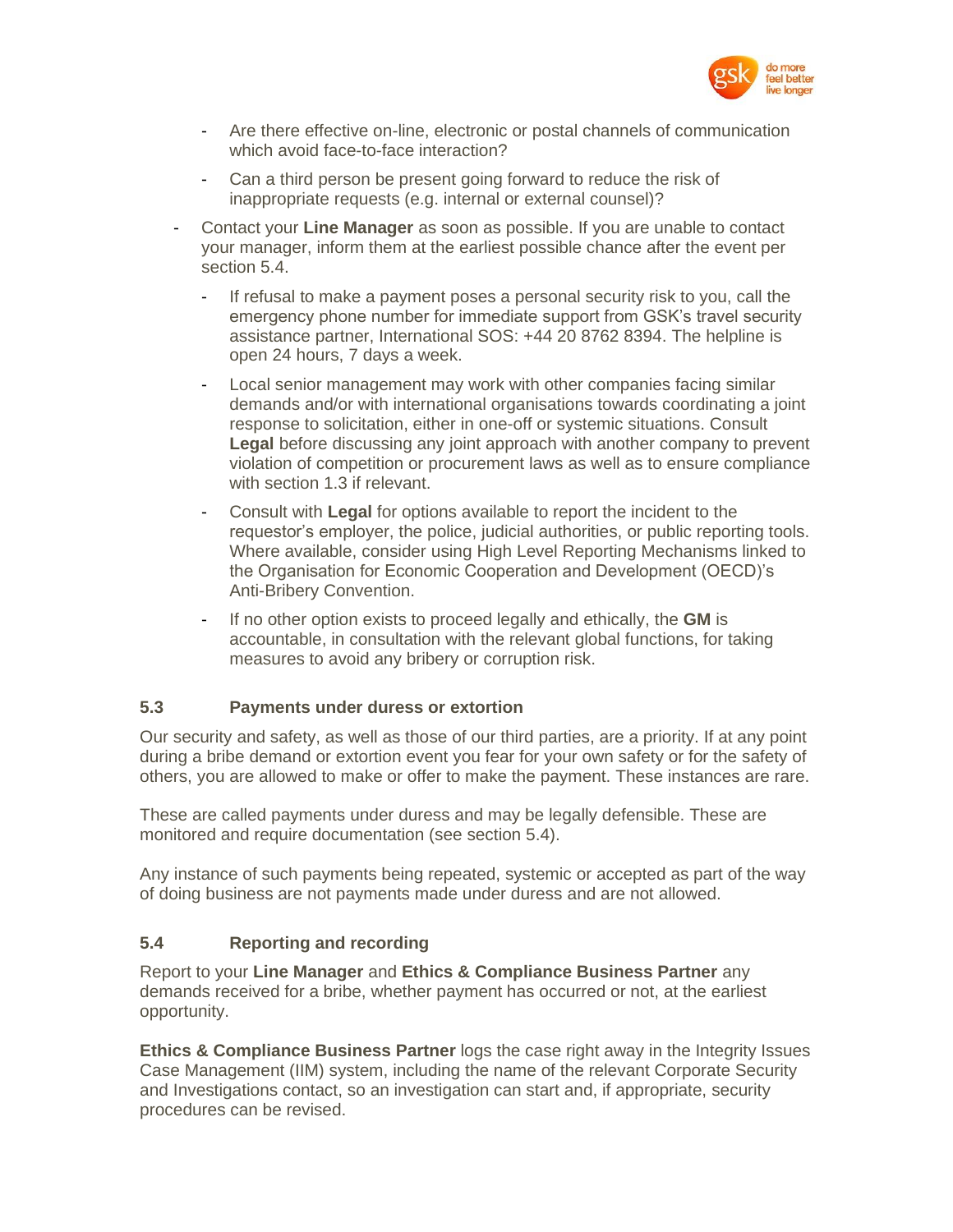

#### **Ethics & Compliance Business Partner** contacts **Corporate Security and**

**Investigations** at the earliest opportunity after the report has been made. The appropriate regional Head of Security assesses the personal security risk of retaliation, extortion or future demands, and determines whether a mitigation plan is required. Assistance from external bodies, such as diplomatic missions, can be requested.

If any illicit payment has been made, **Ethics & Compliance Business Partner** ensures payment is recorded accordingly in our books and records. Any attempt to label the book entry under any other description carries severe legal consequences for the company.

# **6. Books and records and payments**

Books and records include accounts, invoices, correspondence, memoranda, tapes, discs, papers, books, and other documents or transcribed information of any type.

All our financial books and records accurately reflect the rationale, purpose, substance and legality of transactions and payments.

We do not induce or facilitate third parties to make incomplete or misleading entries in their records.

We are alert to suspicious transactions where we have concerns regarding the parties involved, the structure and/or its proceeds.

The following practices are prohibited:

- Authorising or funding any transaction that is undisclosed or unrecorded in our books, records and accounts;
- Approving, inducing or making any payment with the purpose or understanding that any of it will be used for anything other than what is described in the supporting documents;
- Omitting, falsifying or disguising entries in any of our books and records or inducing or facilitating any third party to do so on their own; and
- Paying expenses that are improper, unauthorised, and/or not supported by adequate documentation.
- Dealing with, possessing, concealing or assisting any other person to deal with or conceal funds, assets or property where there is knowledge or suspicion that they relate to an underlying crime or terrorist funding.

If you have custody of books and records, you are responsible for their accuracy and security.

We regard transactions with unusual terms or features, such as use of cash or use of shell companies or entities based in tax havens or high-risk countries, as red flags.

Payments are made and received in the country where the third party is resident and in the currency agreed in the contract. We do not make or receive payments to or from unrelated third parties or countries. Any exceptions require specific written approval by a member of the **Finance Leadership Team** supported by written advice from **Legal***.*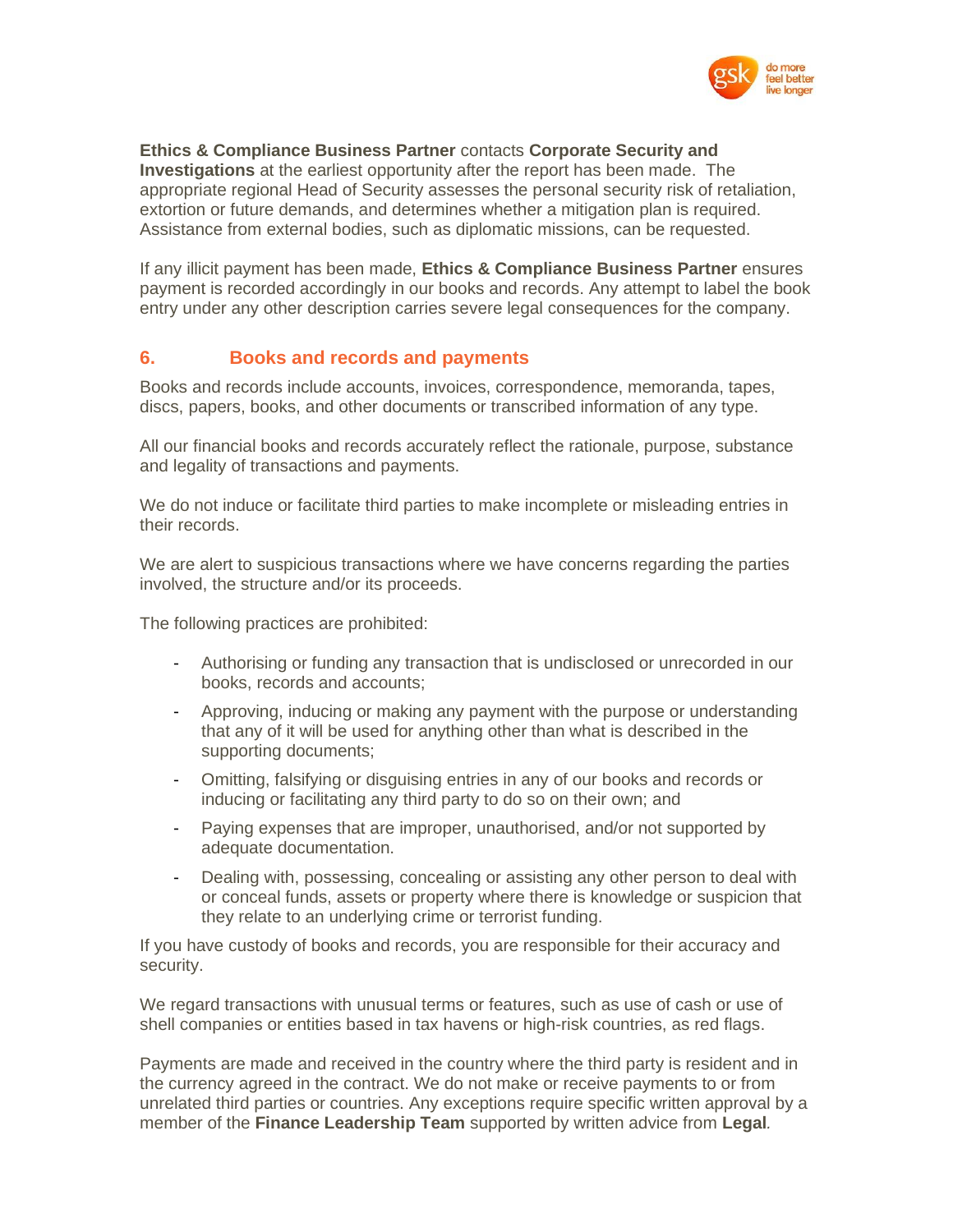

**Finance** is responsible for the implementation and monitoring of the required controls to ensure compliance.

We provide further details of our transactions in response to valid requests  $-$  e.g.

- Internal or external auditors
- GSK staff investigating allegations of misconduct
- Tax authorities
- Regulators
- Government officials
- The police

If you become aware or have any suspicion that you are dealing with or are being asked to deal with, conceal or possess proceeds of any crime, this is reported immediately to **Legal**.

# **7. Employment Practices**

The following employment practices are directly linked to the management of our bribery and corruption risk.

#### **7.1 Pre-employment screening**

Pre-employment / pre-engagement screening is used to help protect our employees, assets, intellectual property and products. This screening checks that the people we hire have:

- The qualifications they claim
- The experience required for their positions
- The alignment with our values and expectations
- No history of bribery and corruption.

See the Pre-employment / Pre-engagement Screening SOP [\(SOP\\_144388\)](http://tinyurl.gsk.com/604286).

#### **7.2 Compensation and performance assessment**

All employees are assessed on what and how they have achieved it in alignment with our values and expectations. Disciplinary actions from ABAC violations (e.g. failure to complete the ABAC mandatory training) are considered in performance reviews.

*C* See [our Performance System hub.](http://tinyurl.gsk.com/eb3697)

# **7.3 Discipline and enforcement**

We review the facts of an ABAC investigation and consider whether the conduct warrants a disciplinary process. Disciplinary decisions are based on available information. Disciplinary action and sanctions are based on consistent global standards,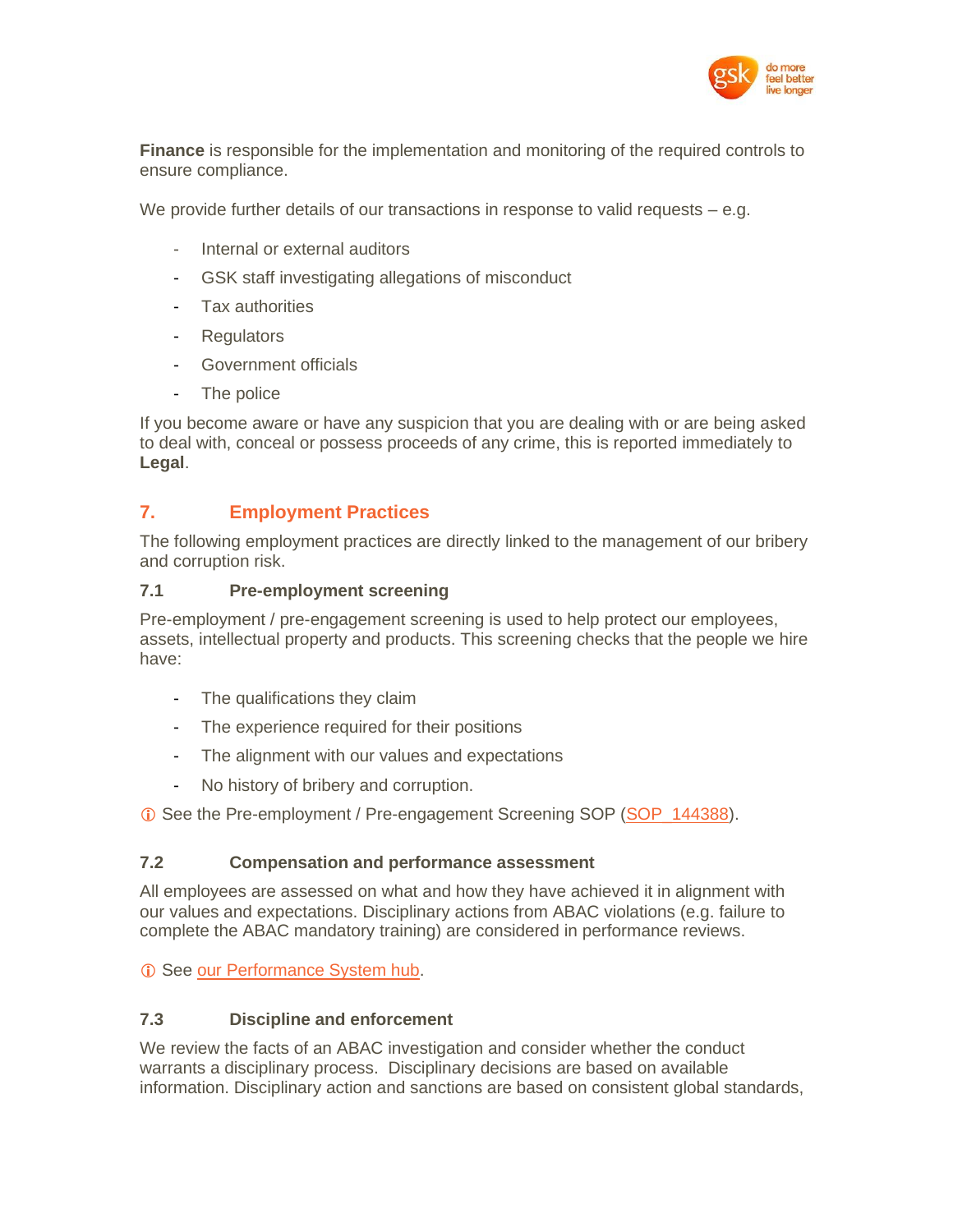

and in line with local requirements. Certain confirmed allegations may warrant immediate dismissal.

# **7.4 Global recoupment ('claw back')**

Employees who engage in bribery or corruption may be subject to the recoupment policies.

See the Executive and Senior Manager Financial Recoupment Policy [\(POL\\_309828\)](http://tinyurl.gsk.com/ed2a3d).

#### **7.5 Reward and recognition**

We reward high performance and recognise outstanding achievements of employees consistent with our values and expectations. This includes helping the ABAC Programme improve by introducing new best practices or helping us reform current ways of working.

**C** See our [Reward and Recognition hub.](http://tinyurl.gsk.com/c9b980)

We support anyone who reports violations of ABAC standards or controls through our "Speak up" channels. Following the close of an investigation, appropriate recognition may be given to the employee who reports the concern.

 See the Safeguarding People Who Report Unethical or Illegal Conduct SOP [\(SOP\\_224234\)](http://tinyurl.gsk.com/18bdbb).

# **8. Other ABAC controls**

This policy is supported by other ABAC controls and all form the ABAC Network of Standards and Controls. The full list can be found [here.](http://tinyurl.gsk.com/e5dd63)

All staff are responsible for making sure that other stricter and specific standards or controls relevant to their BU are always followed.

# **What monitoring is required for this policy?**

GSK's Internal Control Framework (ICF) requires management have appropriate monitoring in place to address and reduce company risks. GSK's Enterprise Risk Plans (as adapted by businesses and functions) outline monitoring expectations for management to facilitate effective risk management.

Questions on risk management and monitoring can be raised to your business area [Ethics & Compliance Business Partner,](http://tinyurl.gsk.com/4c54ce) the Business Monitoring Strategy Group in Global Ethics and Compliance, or the aligned Enterprise /Business Risk Owners.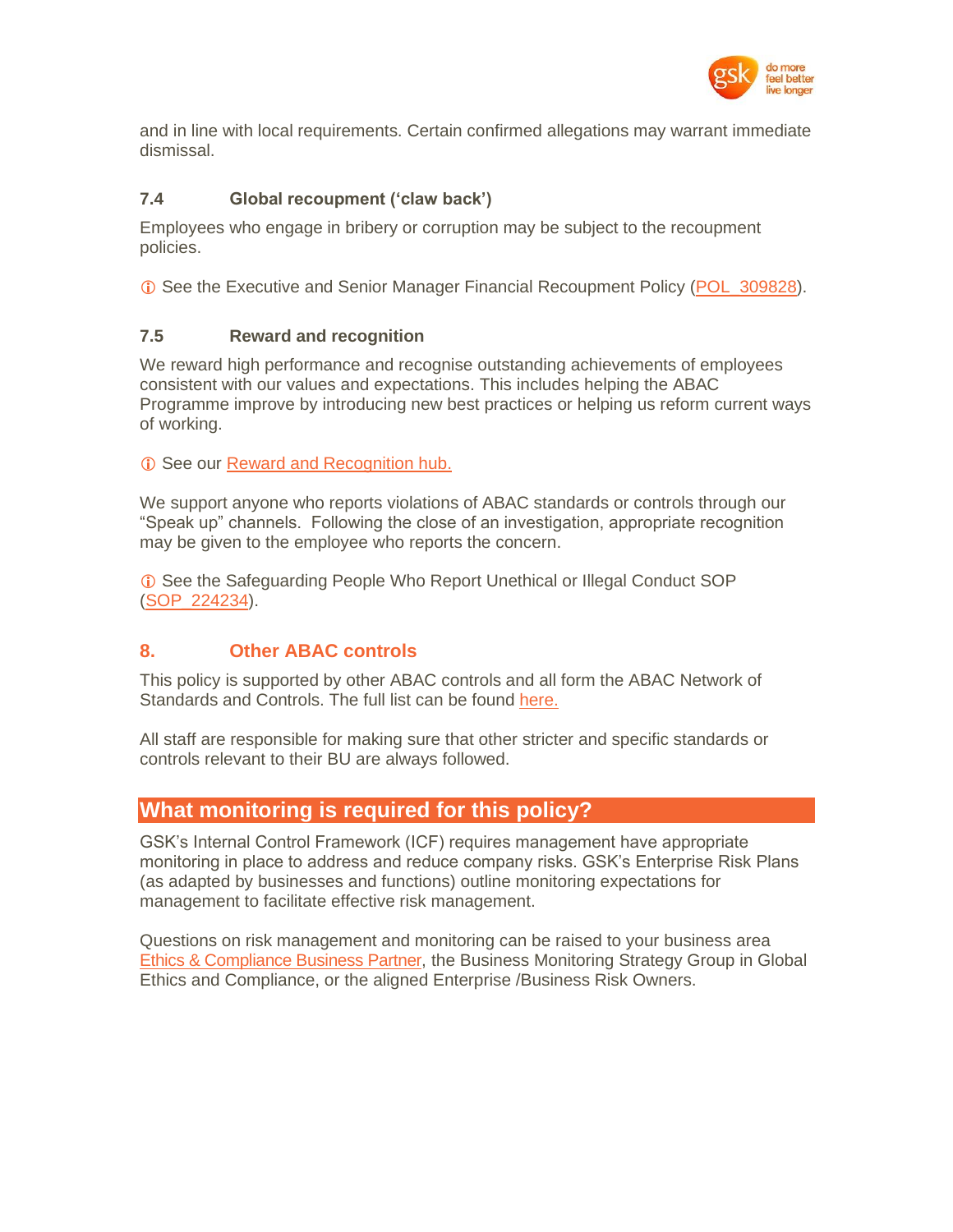

# **Glossary**

Definitions of terms stated in this document in *italics* and shown below can be found in the online [GSK Written Standards Glossary](https://tinyurl.gsk.com/WSGlossary)

#### **Glossary Terms**

| Staff                                 | <b>Fair Market Value</b>                               | <b>Other Healthcare Staff</b><br>(OHS) |
|---------------------------------------|--------------------------------------------------------|----------------------------------------|
| <b>Money Laundering</b>               | <b>Proportionality Assessment Public Policy Groups</b> |                                        |
| <b>Facilitation of Tax</b><br>Evasion | Collective Actions                                     | Market Research                        |
| Fraud                                 | <b>External Expert</b>                                 | <b>Third Party Meeting</b>             |
| <b>Government Officials</b>           | <b>Healthcare Professional</b><br>(HCP)                | Personal Information                   |

# **Where to raise questions, concerns or exceptions**

If you are unsure about how to apply this policy, or feel you need to raise an exception to it please bring this to the attention of a manager, supervisor or **Ethics & Compliance Business Partner**.



If you see any violations of this company policy, please report it through the appropriate Speak Up channels. To find your local Speak Up integrity line number or to report online, please visit: **[www.gsk.com/speakup](http://www.gsk.com/speakup)**

# **References**

# **Related Documents**

| <b>Doc Number and Name</b> |                                                                                               | <b>Doc Relationship</b>            |
|----------------------------|-----------------------------------------------------------------------------------------------|------------------------------------|
| POL_251355<br>SOP 264719   | Grants and Donations Policy &<br>Procedure                                                    | Contains relevant ABAC<br>controls |
| <b>POL-GSK-301</b>         | External and internal<br>communications activities on<br>behalf of GSK                        | Contains relevant ABAC<br>controls |
| STD-CHC-401                | Code of Practice for Promotion<br>and Scientific Engagement for<br><b>Consumer Healthcare</b> | Contains relevant ABAC<br>controls |
| SOP 344448                 | Engaging with External Experts to Contains relevant ABAC<br><b>Provide Services</b>           | controls                           |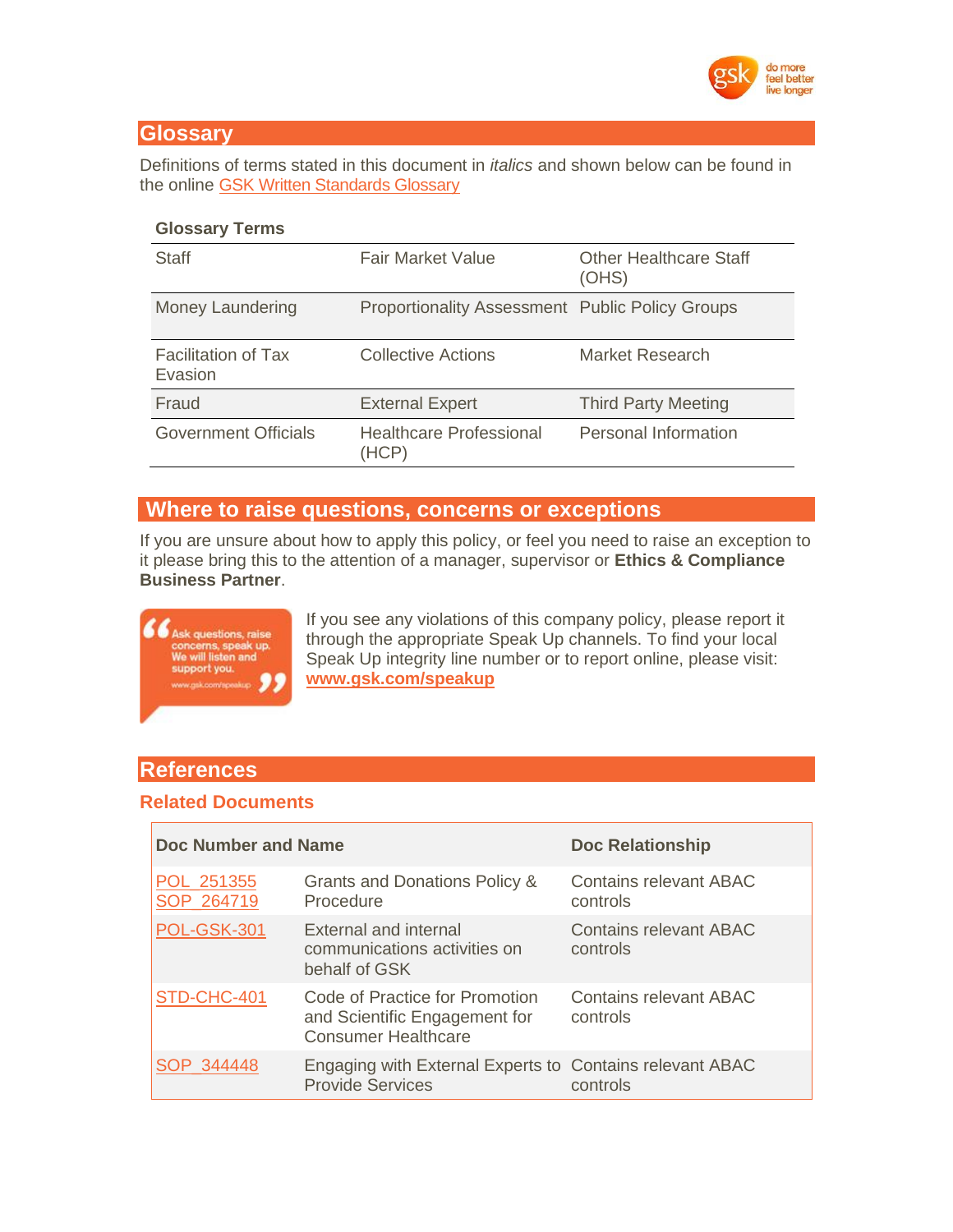

| <b>Doc Number and Name</b> | <b>Doc Relationship</b>                                                   |                                                                               |
|----------------------------|---------------------------------------------------------------------------|-------------------------------------------------------------------------------|
| <b>HCP Toolkit</b>         | <b>HCP Toolkit</b>                                                        | <b>Contains relevant ABAC</b><br>controls                                     |
| SOP_264721                 | <b>Working Public Policy Groups</b><br><b>SOP</b>                         | <b>Contains relevant ABAC</b><br>controls                                     |
| POL 243431                 | Gifts, Hospitality and<br><b>Entertainment Policy</b>                     | <b>Contains relevant ABAC</b><br>controls                                     |
| POL_306106                 | <b>Conflict of Interest Policy</b>                                        | <b>Contains ABAC controls</b><br>concerning employee conflicts<br>of interest |
| POL_87191                  | Policy on Global Records<br>Retention                                     | Guidance on documentation<br>and record retention                             |
| STD_332366                 | <b>Standard on Competition Law</b>                                        | Guidance on competition law                                                   |
| SOP_462904                 | <b>Procedure for Managing Third</b><br><b>Party Risk</b>                  | <b>Contains relevant ABAC</b><br>controls                                     |
| SOP_257308                 | Humanitarian product donations<br>and emergency response<br>procedure     | <b>Contains relevant ABAC</b><br>controls                                     |
| SOP 144388                 | Pre-employment / Pre-<br>engagement Screening SOP                         | <b>Contains relevant ABAC</b><br>controls                                     |
| POL_309828                 | <b>Executive and Senior Manager</b><br><b>Financial Recoupment Policy</b> | <b>Contains relevant ABAC</b><br>controls                                     |
| SOP 224234                 | Safeguarding People Who Report<br>Unethical or Illegal Conduct SOP        | <b>Contains relevant ABAC</b><br>controls                                     |
| POL_87130                  | <b>Privacy Policy</b>                                                     | Guidance on documentation<br>and privacy                                      |
| SOP 815116                 | Funding of external experts to<br>attend meetings                         | <b>Contains controls for External</b><br>Experts attending congresses         |

# **Additional related information**

| <b>Information</b>               | Where to find it                                                                                                                                                         |
|----------------------------------|--------------------------------------------------------------------------------------------------------------------------------------------------------------------------|
| <b>Training</b>                  | Mandatory ABAC annual training is provided to staff per<br>their risk exposure. It is everyone's responsibility to<br>complete such training in the specified timelines. |
|                                  | Managers ensure that there is a clear documentation trail<br>confirming completion of ABAC training assigned to staff.                                                   |
| <b>Web</b><br><b>Communities</b> | Additional supplementary materials can be found on the<br><b>ABAC Website</b>                                                                                            |